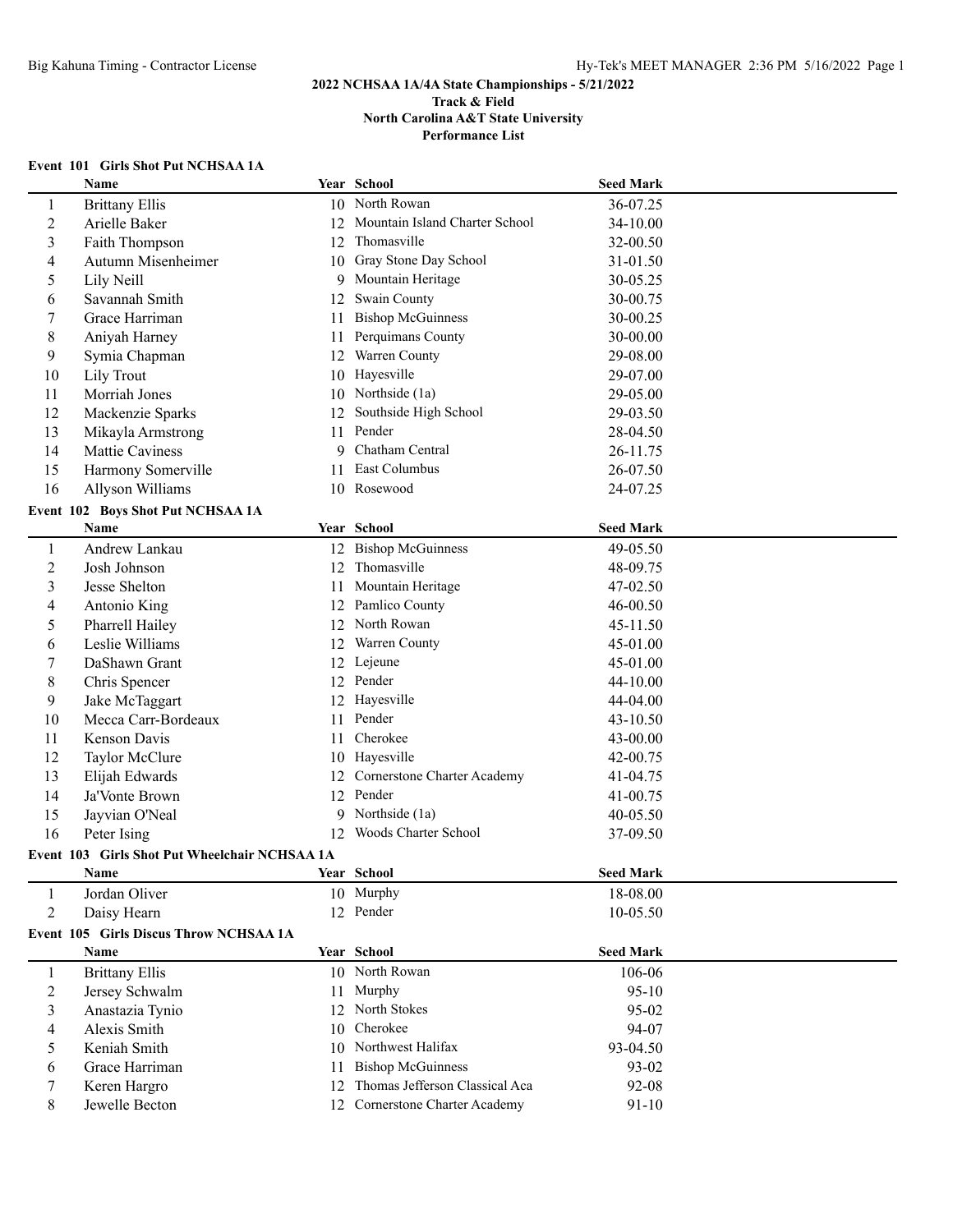**Performance List**

|  | Event 105  (Girls Discus Throw NCHSAA 1A) |  |
|--|-------------------------------------------|--|
|--|-------------------------------------------|--|

|                | Name                                                         |    | Year School                  | <b>Seed Mark</b> |  |
|----------------|--------------------------------------------------------------|----|------------------------------|------------------|--|
| 9              | Mikayla Armstrong                                            |    | 11 Pender                    | 88-01            |  |
| 10             | Dania Galvan-Veliz                                           |    | 10 Pamlico County            | 82-02            |  |
| 11             | Harmony Somerville                                           | 11 | East Columbus                | 81-04            |  |
| 12             | Sophia DiBella                                               |    | 12 Lejeune                   | 78-04            |  |
| 13             | Mallory Hill                                                 | 10 | Gray Stone Day School        | 76-04            |  |
| 14             | <b>Rylinne Brown</b>                                         | 10 | Rosewood                     | 75-05            |  |
| 15             | Anna Hobbs                                                   | 11 | Lakewood                     | 73-07            |  |
| 16             | Rakia Brinkley                                               |    | 10 Rocky Mount Prep          | 71-09            |  |
|                | Event 106 Boys Discus Throw NCHSAA 1A                        |    |                              |                  |  |
|                | Name                                                         |    | Year School                  | <b>Seed Mark</b> |  |
| $\mathbf{1}$   | Jake McTaggart                                               |    | 12 Hayesville                | 161-02           |  |
| 2              | Jesse Shelton                                                |    | 11 Mountain Heritage         | 155-07           |  |
| 3              | DaShawn Grant                                                |    | 12 Lejeune                   | 148-00           |  |
| 4              | Deric Dandy                                                  |    | 10 Mount Airy                | 146-03           |  |
| 5              | Kenson Davis                                                 | 11 | Cherokee                     | 136-09           |  |
| 6              | Pharrell Hailey                                              |    | 12 North Rowan               | 128-11           |  |
| 7              | Ben Fresoli                                                  | 12 | Bradford Prep Charter School | 120-06           |  |
| 8              | Andrew Lankau                                                | 12 | <b>Bishop McGuinness</b>     | 120-02           |  |
| 9              | Antoine King                                                 | 12 | Pamlico County               | 116-06           |  |
| 10             | Jaheim Knight                                                | 11 | North Edgecombe              | 115-01           |  |
| 11             | Taj Gabriel                                                  | 10 | Thomasville                  | 114-11           |  |
| 12             | Mecca Carr-Bordeaux                                          | 11 | Pender                       | $110 - 11$       |  |
| 13             | Antonio King                                                 |    | 12 Pamlico County            | 110-10.50        |  |
| 14             | Ja'Vonte Brown                                               |    | 12 Pender                    | 107-06           |  |
| 15             | Chris Spencer                                                |    | 12 Pender                    | 105-05           |  |
| 16             | Evan Green                                                   |    | 11 Voyager Academy           | 105-03           |  |
|                |                                                              |    |                              |                  |  |
|                | Event 107 Girls Discus Throw Wheelchair Wheelchair NCHSAA 1A |    |                              |                  |  |
|                | Name                                                         |    | Year School                  | <b>Seed Mark</b> |  |
| $\mathbf{1}$   | Daisy Hearn                                                  |    | 12 Pender                    | $22 - 05$        |  |
| $\overline{2}$ | Jordan Oliver                                                |    | 10 Murphy                    | 8-01             |  |
|                | Event 109 Girls High Jump NCHSAA 1A                          |    |                              |                  |  |
|                | Name                                                         |    | Year School                  | <b>Seed Mark</b> |  |
| 1              | Janiya Ransom                                                |    | 9 Riverside (1a)             | $5 - 00.00$      |  |
| 2              | Lilly Adams                                                  |    | 11 East Wilkes               | 5-00.00          |  |
| 3              | Mary Rashford                                                |    | 11 Bishop McGuinness         | 4-10.00          |  |
| 4              | Naomi Hill                                                   |    | 10 Pamlico County            | $4 - 10.00$      |  |
| 5              | Khya Brooks                                                  |    | 12 Cherryville               | $4 - 10.00$      |  |
| 6              | Ka'Nyah O'Neal                                               | 11 | Southside High School        | $4 - 10.00$      |  |
| 7              | Olivia Gurganus                                              | 10 | Pender                       | 4-09.00          |  |
| 8              | Sara Teasdale                                                | 12 | Lakewood                     | 4-08.00          |  |
| 9              | Ryleigh Clayborn                                             | 12 | <b>Union Academy</b>         | 4-08.00          |  |
| 10             | Isabella Ross                                                | 11 | <b>Bishop McGuinness</b>     | 4-08.00          |  |
| 11             | Kailey Green                                                 | 11 | Chatham Central              | 4-08.00          |  |
| 12             | Mackenzie Stalcup                                            | 12 | Andrews                      | 4-08.00          |  |
| 13             | Carleigh Gentry                                              | 12 | Chatham Central              | 4-08.00          |  |
| 14             | Gigi Simon                                                   | 9  | <b>Bishop McGuinness</b>     | 4-06.00          |  |
| 15             | Abby Jarvis                                                  | 9  | Northside (1a)               | 4-06.00          |  |
| 16             | Rylee-Grace Burgis                                           |    | 12 Cherryville               | 4-06.00          |  |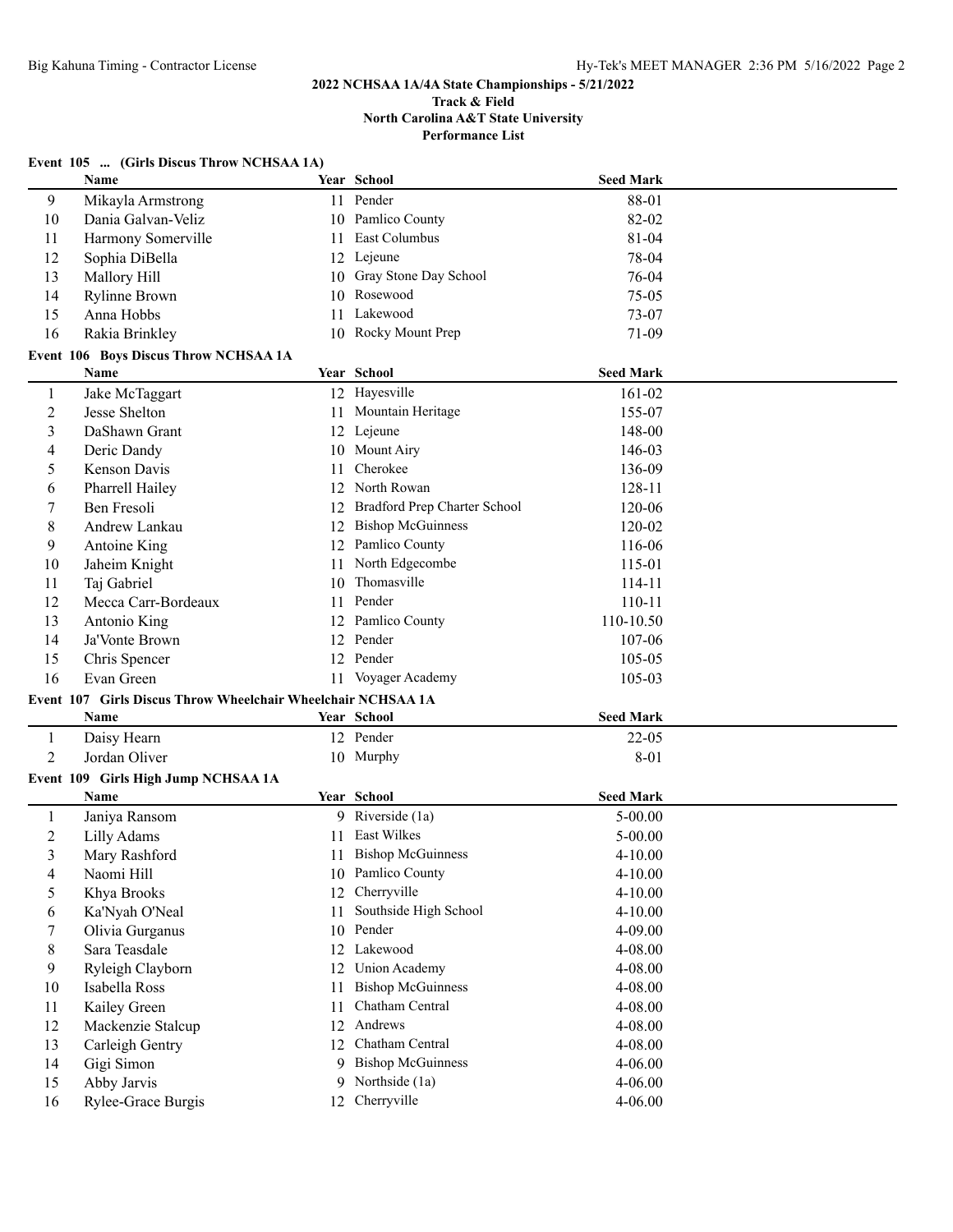# **Event 110 Boys High Jump NCHSAA 1A**

|                | <b>Name</b>                          |    | Year School                       | <b>Seed Mark</b> |  |
|----------------|--------------------------------------|----|-----------------------------------|------------------|--|
| 1              | Jerome Bridgers                      |    | 12 Tarboro                        | $6 - 04.00$      |  |
| $\overline{c}$ | Kamren Clark                         | 11 | North Moore                       | $6 - 04.00$      |  |
| 3              | Hunter Laney                         | 12 | Murphy                            | $6 - 02.00$      |  |
| 4              | Ali Currie                           | 12 | Albemarle                         | $6 - 02.00$      |  |
| 5              | <b>Brock Adams</b>                   | 11 | Robbinsville                      | $6 - 00.00$      |  |
| 6              | Jack Mulvey                          | 12 | Cherryville                       | $6 - 00.00$      |  |
| 7              | Darren Joyner                        | 10 | Southside High School             | $6 - 00.00$      |  |
| $\,$ 8 $\,$    | Ezra Martin                          | 11 | <b>Union Academy</b>              | $6 - 00.00$      |  |
| 9              | Zymir Best                           | 12 | Pamlico County                    | $6 - 00.00$      |  |
| 10             | Adam Ledford                         | 11 | Mountain Heritage                 | $6 - 00.00$      |  |
| 11             | Jyren Harrell                        | 11 | Riverside (1a)                    | $5 - 10.00$      |  |
| 12             | Da'Shaun McKoy                       | 9  | Pender                            | $5 - 10.00$      |  |
| 13             | Kemon O'Kelly                        | 11 | North Rowan                       | 5-08.00          |  |
| 14             | Tre Harris                           |    | 10 Cornerstone Charter Academy    | 5-08.00          |  |
| 15             | <b>Ashton Fields</b>                 | 11 | Rosewood                          | $5 - 06.00$      |  |
| 16             | Ronald Hester                        | 11 | East Columbus                     | $5 - 02.00$      |  |
|                | Event 111 Girls Pole Vault NCHSAA 1A |    |                                   |                  |  |
|                | Name                                 |    | Year School                       | <b>Seed Mark</b> |  |
| $\mathbf{1}$   | Amelia Rogers                        |    | 11 Swain County                   | 10-01.00         |  |
| $\sqrt{2}$     | Alden Thomas                         | 9  | Swain County                      | $9 - 00.00$      |  |
| 3              | Lainey Proffitt                      | 11 | Draughn                           | 8-06.00          |  |
| 4              | Emma Bingman                         | 11 | North Stokes                      | 8-06.00          |  |
| 5              | Laiken Harvey                        | 10 | Swain County                      | $7-06.00$        |  |
| 6              | Savannah Griffin                     | 11 | Mountain Island Charter School    | 7-06.00          |  |
| 7              | Delany Brooms                        | 10 | Robbinsville                      | $7 - 00.00$      |  |
| 8              | Shyann Spell                         |    | 10 Lakewood                       | $7 - 00.00$      |  |
| 9              | Abby Burleson                        |    | 9 Avery County                    | $7 - 00.00$      |  |
| 10             | Paige Berthold                       |    | 10 Lejeune                        | $6 - 00.00$      |  |
| 11             | Tess O'Connor                        |    | 9 Lejeune                         | $5 - 06.00$      |  |
| 12             | Danielle Reynolds                    |    | 9 Lejeune                         | $5 - 00.00$      |  |
|                | Event 112 Boys Pole Vault NCHSAA 1A  |    |                                   |                  |  |
|                | Name                                 |    | Year School                       | <b>Seed Mark</b> |  |
| $\mathbf{1}$   | Matthew Gray                         |    | 11 Swain County                   | 15-00.00         |  |
| $\overline{c}$ | Colby Capps                          |    | 11 Mountain Heritage              | 13-00.00         |  |
| 3              | Connor Logue                         |    | 10 Mountain Island Charter School | 12-06.00         |  |
| 4              | David Lee Williams                   |    | 9 North Stokes                    | 11-06.00         |  |
| 5              | John Gragg                           |    | 10 Avery County                   | 11-00.00         |  |
| 6              | Kelan McCullough                     |    | 9 Swain County                    | 11-00.00         |  |
| 7              | Andrew Tynio                         |    | 10 North Stokes                   | 10-06.00         |  |
| 8              | Caden Lail                           |    | 9 Robbinsville                    | 10-06.00         |  |
| 9              | David Tobin                          |    | 11 Lejeune                        | 9-06.00          |  |
| 10             | Cooper Ivey                          |    | 9 Lakewood                        | 9-06.00          |  |
| 11             | Jkwon McKoy                          |    | 9 Lakewood                        | 7-00.00          |  |
| 12             | Isaiah Sturgill                      |    | 9 Lejeune                         | $6 - 06.00$      |  |
| 13             | <b>Blaine Harwood</b>                |    | 9 Lejeune                         | $6 - 00.00$      |  |
|                | Event 113 Girls Long Jump NCHSAA 1A  |    |                                   |                  |  |
|                | Name                                 |    | Year School                       | <b>Seed Mark</b> |  |
| $\mathbf{1}$   | Zoie Shuler                          |    | 10 Robbinsville                   | 18-00.00         |  |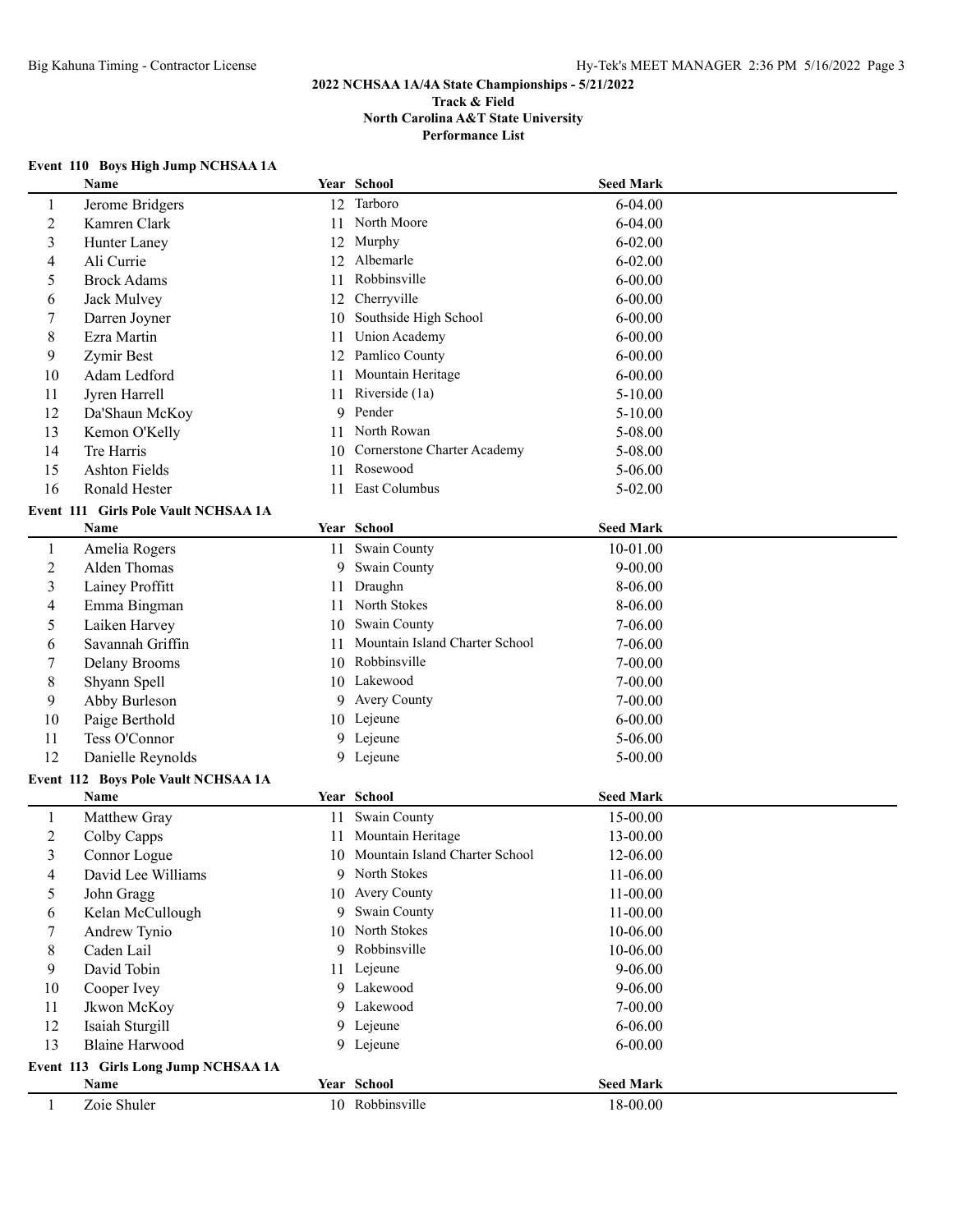# **2022 NCHSAA 1A/4A State Championships - 5/21/2022 Track & Field**

**North Carolina A&T State University**

**Performance List**

# **Event 113 ... (Girls Long Jump NCHSAA 1A)**

|                | Name                                  |    | Year School                | <b>Seed Mark</b>     |  |
|----------------|---------------------------------------|----|----------------------------|----------------------|--|
| $\overline{c}$ | Tra'Nijah Pettihomme                  |    | 12 Pamlico County          | 17-08.50             |  |
| 3              | Phoebe Murphy                         |    | 11 Alleghany               | 16-06.00             |  |
| 4              | Kylie Donaldson                       | 9  | Andrews                    | 16-05.50             |  |
| 5              | Caylin Lunsford                       | 12 | Robbinsville               | 16-02.50             |  |
| 6              | Aniya Heckstall                       | 12 | Southeast Halifax          | 16-02.00             |  |
| 7              | Jaslyn Holley                         | 11 | Perquimans County          | 16-00.00             |  |
| 8              | <b>Baylor Harris</b>                  |    | 12 Hobbton High School     | 16-00.00             |  |
| 9              | Karizma Freeman                       | 9  | Lakewood                   | 15-09.25             |  |
| 10             | <b>Brooke Garner</b>                  | 12 | Chatham Charter HS         | 15-06.00             |  |
| 11             | Jayla Williams                        | 12 | Winston-Salem Prep Academy | 15-02.00             |  |
| 12             | Olivia Gurganus                       | 10 | Pender                     | 15-00.50             |  |
| 13             | Kiona Coffield                        | 9  | Riverside (1a)             | 15-00.00             |  |
| 14             | MaryGrace Krol                        | 11 | Albemarle                  | 14-07.50             |  |
| 15             | Jade Sankey                           | 9  | North Rowan                | 13-11.00             |  |
| 16             | Katherine Cupples                     | 9  | Gray Stone Day School      | 13-10.00             |  |
|                | Event 114 Boys Long Jump NCHSAA 1A    |    |                            |                      |  |
|                | Name                                  |    | Year School                | <b>Seed Mark</b>     |  |
| $\mathbf{1}$   | Zion Ramsuer                          |    | 10 Starmount               | 21-05.50             |  |
| $\overline{c}$ | Juan Allen                            |    | 12 Murphy                  | 21-05.00             |  |
| 3              | Zaccheaus Carmack                     | 11 | Washington County          | 21-04.50             |  |
| 4              | Tyquan Bunch                          | 11 | Riverside (1a)             | 21-04.50             |  |
| 5              | Kamren Clark                          | 11 | North Moore                | 21-02.00             |  |
| 6              | Jamison Graves                        | 11 | Winston-Salem Prep Academy | 20-11.00             |  |
| 7              | Kelan McCullough                      | 9  | Swain County               | 20-11.00             |  |
| 8              | Isaac Weaver                          | 11 | Andrews                    | 20-09.50             |  |
| 9              | Ali Currie                            |    | 12 Albemarle               | 20-05.50             |  |
| 10             | Shamir Basnight                       |    | 11 Riverside (1a)          | 20-05.00             |  |
| 11             | Da'Shaun McKoy                        | 9  | Pender                     | 20-04.00             |  |
| 12             | Ezra Martin                           | 11 | <b>Union Academy</b>       | 20-03.50             |  |
| 13             | Malachi Moore                         | 12 | Chatham Central            | 20-03.00             |  |
| 14             | Ahkee Lyons                           |    | 11 North Edgecombe         | 20-03.00             |  |
| 15             | Heathcliff Ropko                      | 9  | <b>Bishop McGuinness</b>   | 20-00.25             |  |
| 16             | James Murphy                          | 11 | Lakewood                   | 19-05.50             |  |
|                | Event 117 Girls Triple Jump NCHSAA 1A |    |                            |                      |  |
|                | Name                                  |    | Year School                | <b>Seed Mark</b>     |  |
| 1              | Zoie Shuler                           |    | 10 Robbinsville            | 37-02.25             |  |
| 2              | Aniya Brown                           |    | 10 North Rowan             | 35-06.00             |  |
| 3              | Amari Baldwin                         | 9  | Albemarle                  | 35-00.25             |  |
| 4              | Caylin Lunsford                       |    | 12 Robbinsville            | 33-10.25             |  |
| 5              | Faith Ann Revis                       | 12 | Murphy                     | 33-01.50             |  |
| 6              | Phoebe Murphy                         |    | 11 Alleghany               | 32-11.50             |  |
| 7              | <b>Brooke Garner</b>                  | 12 | Chatham Charter HS         | 32-00.00             |  |
|                |                                       |    | 10 Lejeune                 |                      |  |
| 8<br>9         | Shyanne Bryant<br>Katherine Cupples   |    | 9 Gray Stone Day School    | 31-11.00<br>31-10.50 |  |
|                |                                       |    | 10 Lakewood                | 31-07.00             |  |
| 10<br>11       | Sabrina Hogan                         |    | 10 Union Academy           | 31-04.00             |  |
|                | Kylie Brodt<br>Carleigh Gentry        |    | 12 Chatham Central         |                      |  |
| 12             |                                       |    | 10 Pender                  | 31-01.00             |  |
| 13             | Olivia Gurganus                       |    |                            | 30-09.00             |  |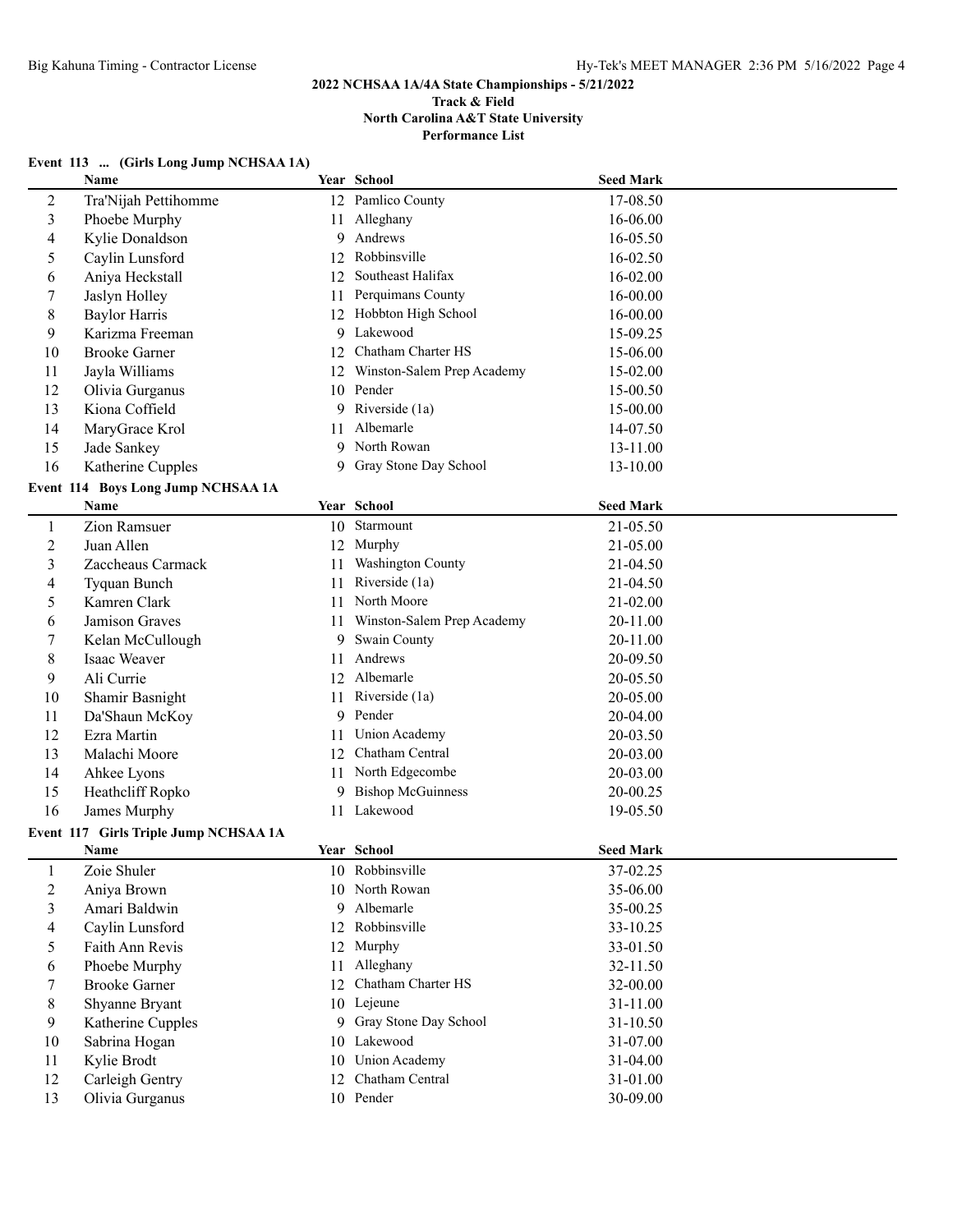|                          | Event 117  (Girls Triple Jump NCHSAA 1A)<br>Name |                         | Year School               |                           | <b>Seed Mark</b>                 |  |
|--------------------------|--------------------------------------------------|-------------------------|---------------------------|---------------------------|----------------------------------|--|
| 14                       | Janelle Norris                                   |                         | 9 Pamlico County          |                           | 30-07.50                         |  |
| 15                       | Mya Smith                                        | 11                      | Pamlico County            |                           | 30-06.50                         |  |
| 16                       | I'Kiriyah Minor                                  | 9                       |                           | Southside High School     | 30-01.50                         |  |
|                          | Event 118 Boys Triple Jump NCHSAA 1A             |                         |                           |                           |                                  |  |
|                          | Name                                             |                         | Year School               |                           | <b>Seed Mark</b>                 |  |
| 1                        | Ali Currie                                       |                         | 12 Albemarle              |                           | 46-06.75                         |  |
| $\overline{c}$           | Ezra Martin                                      | 11                      | <b>Union Academy</b>      |                           | 43-10.00                         |  |
| $\overline{3}$           | Ahkee Lyons                                      | 11                      | North Edgecombe           |                           | 42-05.00                         |  |
| $\overline{\mathcal{L}}$ | <b>Zion Ramsuer</b>                              | 10                      | Starmount                 |                           | 41-04.50                         |  |
| 5                        | <b>Blake Hawks</b>                               | 10                      | Mount Airy                |                           | 41-00.00                         |  |
| 6                        | Matthew Gray                                     | 11                      | Swain County              |                           | 40-09.00                         |  |
| 7                        | Corbin Payne                                     | 11                      | South Davidson            |                           | 40-09.00                         |  |
| 8                        | Dawson Cody                                      | 10                      | Swain County              |                           | 40-01.00                         |  |
| 9                        | Jynez Davis                                      | 11                      | North Edgecombe           |                           | 39-09.50                         |  |
| 10                       | Jaliq McRae                                      | 12                      | Albemarle                 |                           | 39-09.25                         |  |
| 11                       | James Murphy                                     | 11                      | Lakewood                  |                           | 39-05.50                         |  |
| 12                       | Semaj Cross                                      | 11                      | <b>Gates County</b>       |                           | 38-09.50                         |  |
| 13                       | Jordan Harding                                   | 11                      | Northside (1a)            |                           | 38-04.50                         |  |
| 14                       | Da'Shaun McKoy                                   | 9                       | Pender                    |                           | 38-03.00                         |  |
| 15                       | Jamison Jones                                    | 11                      | Lakewood                  |                           | 36-03.00                         |  |
| 16                       | Antonio Moore                                    |                         | 10 North Moore            |                           | 36-03.00                         |  |
|                          | Event 119 Girls 4x800 Meter Relay NCHSAA 1A      |                         |                           |                           |                                  |  |
|                          | <b>Team</b>                                      |                         | Relay                     |                           | <b>Seed Time</b>                 |  |
| $\mathbf{1}$             | Swain County                                     |                         | $\boldsymbol{\mathsf{A}}$ |                           | 9:57.61                          |  |
|                          | 1) Arizona Blankenship 9                         | 2) Amaya Hicks 11       |                           | 3) Gracie Monteith 11     | 4) Mazie Helpman 12              |  |
| $\overline{c}$           | Mountain Island Charter School                   |                         | $\mathbf{A}$              |                           | 10:28.76                         |  |
|                          | 1) Sullivan Strouse 9                            | 2) Hope Barwick 10      |                           | 3) Emma Suchenski 9       | 4) Hannah Butlak 12              |  |
| 3                        | Riverside (1a)                                   |                         | $\boldsymbol{A}$          |                           | 10:51.91                         |  |
|                          | 1) Alyssa Roscoe 12                              | 2) Cori'Ana Carter 11   |                           | 3) Janiya Ransom 9        | 4) Briley Bickerstaff 12         |  |
| 4                        | Thomas Jefferson Classical Aca                   |                         | $\mathbf{A}$              |                           | 10:54.83                         |  |
|                          | 1) Audrey Friedman 10                            | 2) Emma Deviney 12      |                           | 3) Sophia Smart 9         | 4) Kaitlyn Rowe 12               |  |
| 5                        | Hayesville                                       |                         | $\mathbf{A}$              |                           | 11:08.55                         |  |
|                          | 1) Marley Espinal 11                             | 2) Emma Shook 11        |                           | 3) Alyssa Rodd 11         | 4) Lila Roberts 11               |  |
| 6                        | <b>Bishop McGuinness</b>                         |                         | A                         |                           | 11:12.00                         |  |
|                          | 1) Sofia Wolff 11                                | 2) Nina Holton 10       |                           | 3) Mary Grace Lipscomb 11 | 4) Lourdes Lopez 12              |  |
| $\tau$                   | Union Academy<br>1) Isabella Falcone 12          |                         | $\boldsymbol{A}$          | 3) Gracie Williams 11     | 11:23.02                         |  |
|                          |                                                  | 2) Audrey Falcone 10    |                           |                           | 4) Taeya Newman 11               |  |
| 8                        | Voyager Academy<br>1) Rachel Bennett 12          | 2) Julia Bledsoe 9      | A                         | 3) Eloise Leonard 9       | 11:28.22<br>4) Elizabeth Bunn 11 |  |
| 9                        | <b>Bradford Prep Charter School</b>              |                         | $\mathbf{A}$              |                           | 11:35.13                         |  |
|                          | 1) Grace Hyatt 10                                | 2) Rylie Spangenberg 11 |                           | 3) Alyssa Jhingoor 11     | 4) Carson Horsley 10             |  |
| 10                       | Lejeune                                          |                         | A                         |                           | 11:39.50                         |  |
|                          | 1) Ashley McNicoll 9                             | 2) Aspen Petersen 12    |                           | 3) Sophia DiBella 12      | 4) Tori Olson 11                 |  |
| 11                       | Millennium Charter Academy                       |                         | A                         |                           | 11:44.97                         |  |
|                          | 1) River Edge 9                                  | 2) Ruby Hoerter 9       |                           | 3) Clara Minix 10         | 4) Ava Utt 11                    |  |
| 12                       | Southside High School                            |                         | A                         |                           | 12:21.07                         |  |
|                          | 1) Delta Cole 11                                 | 2) Lelia Jones 10       |                           | 3) Emma Smith 9           | 4) Savannah Phelps 10            |  |
| 13                       | Hobbton High School                              |                         | $\mathbf{A}$              |                           | 12:28.27                         |  |
|                          | 1) Andrea Sada-Romero 9                          | 2) Maren Rangel 11      |                           | 3) Analiza West 9         | 4) McKayla Harris 9              |  |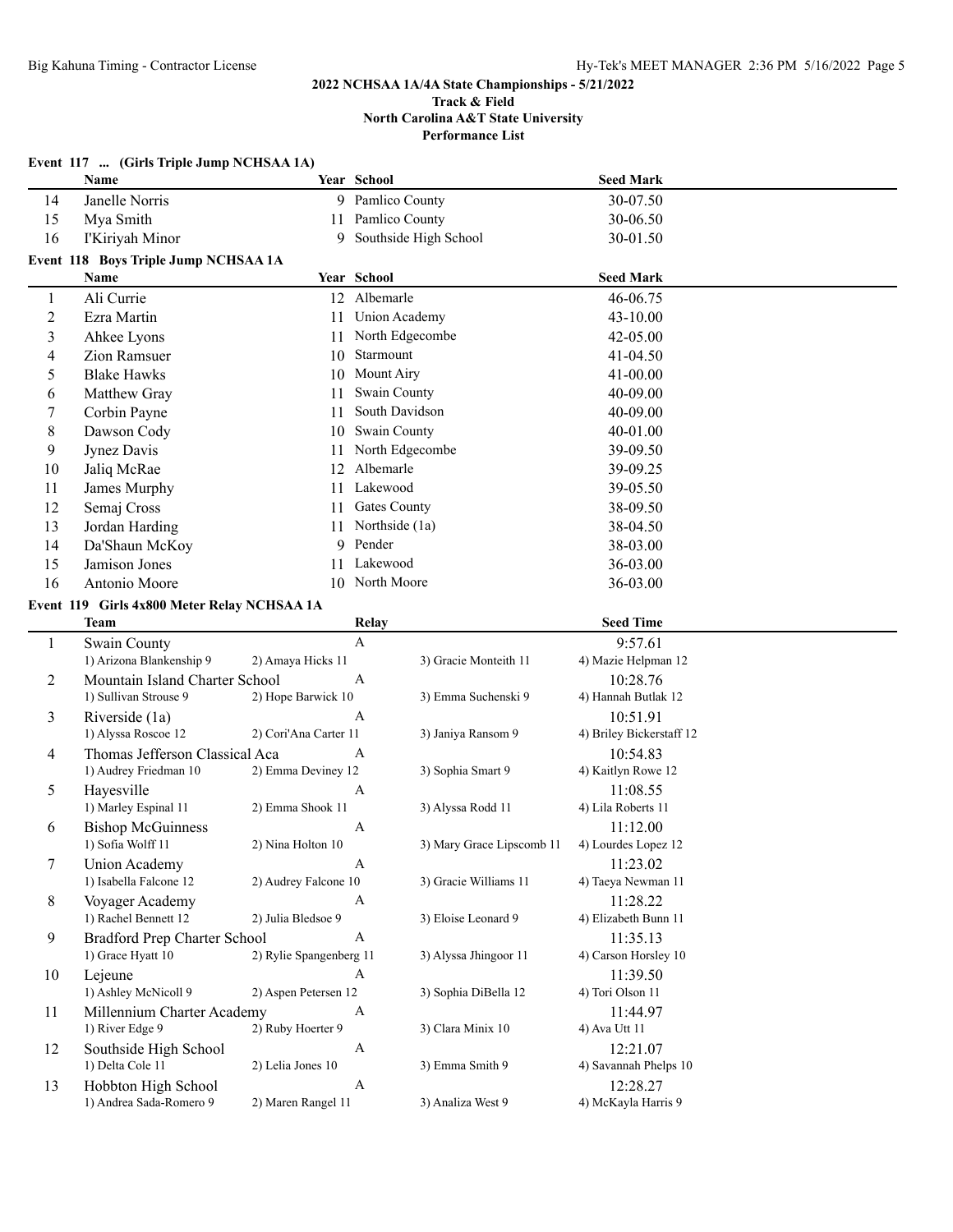# **Event 119 ... (Girls 4x800 Meter Relay NCHSAA 1A) Team Relay Seed Time** 14 Northside (1a) A 12:33.92 1) Ava Hedgepeth 9 2) Emma Boyd 9 3) Anna Claire Barret 10 4) Leah Cahoon 11 15 Rosewood A 12:35.69 1) Averi Cuddeback 9 2) Carson Crane 11 3) Katelyn Merritt 12 4) Jaylee Amy 12 16 Pender A 13:35.82 1) Amya Hansley 10 2) Melia Fullwood 9 3) Brooke Fuller 10 4) Mallory Psioda 9 **Event 120 Boys 4x800 Meter Relay NCHSAA 1A Team Relay Seed Time** 1 South Davidson A 8:30.16 1) Christopher Villegas 9 2) Ethan Byerly 10 3) Jackson Wilde 10 4) William Lyons 12 2 Swain County A 8:35.05 1) Connor Brown 10 2) Kane Jones 10 3) Abhi Patel 10 4) Connor Lambert 10 3 Thomas Jefferson Classical Aca A 8:35.29 1) Parker Marshall 9 2) Owen Pierce 11 3) Ian Richards 10 4) Carson Gilliam 12 4 Union Academy A 8:35.43 1) Caleb Cox 12 2) Liam Mackinnon 12 3) Evan Mitchell 11 4) Nathan Swinney 11 5 Christ the King Catholic Schoo A 8:40.54 1) Logan Ades 11 2) Daniel Burger 11 3) Joseph Locke 11 4) Blake Nicholson 9 6 Lejeune  $A$  8:43.58 1) Elijah Cooley 9 2) Micah Paquin 11 3) Ryder Johanson 9 4) Preston Berthold 11 7 Mountain Island Charter School A 8:44.81 1) Ethan Price 10 2) Reese Johnson 10 3) Brayden Jolly 9 4) Isaac Thompson 11 8 Cornerstone Charter Academy A 8:50.91 1) Athens Barnes 12 2) Benjamin Harrison 10 3) Samuel Pessoa 9 4) Ben Resler 12 9 Bishop McGuinness A 8:55.55 1) David Armstrong 11 2) Nick Arnold 11 3) Arrington Culbertson 11 4) Michael Golamco 11 10 Northside (1a) A 8:56.49 1) Mason Newman 10 2) Andrew Harding 9 3) Keanu Dugan 12 4) Brent Holland 12 11 Voyager Academy A 9:06.79 1) Parker Hinshaw 11 2) Louis Defrate 9 3) Karl J. Davis 11 4) Glenn Stiles 11 12 Pender A 9:15.84 1) William Berry 12 2) Gerardo Trejo 12 3) Judah Summers 11 4) Samuel Wheeler 12 13 Riverside (1a) <br>13 Riverside (1a) <br>13 Riverside (1a) <br>19 A 9:18.86<br>19 A 9:18.86 1) Jyqwaille Williams 12 2) Jayden Ransom 11 3) Weston Brown 9 4) Shane Griffin 12 14 Pamlico County A 9:45.86 1) Neil Landow 10 2) Jackson Sheaffer 11 3) Caleb Toler 11 4) Elijah Dacuyan 11 15 Rosewood A 10:19.03 1) Andon Timmons 10 2) Zach Boat 11 3) Hunter Bates 11 4) Aaron Zamora 10 16 Chatham Central A 12:07.56

1) Troy Gaines 9 2) Davis Griffith 11 3) Javonte Johnson 10 4) Brycen Edwards 11

#### **Event 121 Girls 100 Meter Hurdles NCHSAA 1A Prelims**

|   | Name           | Year School                      | <b>Seed Time</b> |
|---|----------------|----------------------------------|------------------|
|   | Tai'lah Ward   | 10 North Rowan                   | 15.34            |
|   | Aniya Brown    | 10 North Rowan                   | 15.65            |
|   | Kaylin Ellis   | 12 Andrews                       | 16.36            |
|   | Aniya Hawkins  | 9 Mountain Island Charter School | 16.89            |
|   | Emma Shook     | 11 Hayesville                    | 16.90            |
| b | Azarea Miller  | 10 North Rowan                   | 17.41            |
|   | Timia Smith    | 11 Pamlico County                | 17.44            |
| 8 | Nautica Tucker | 10 Jones                         | 17.56            |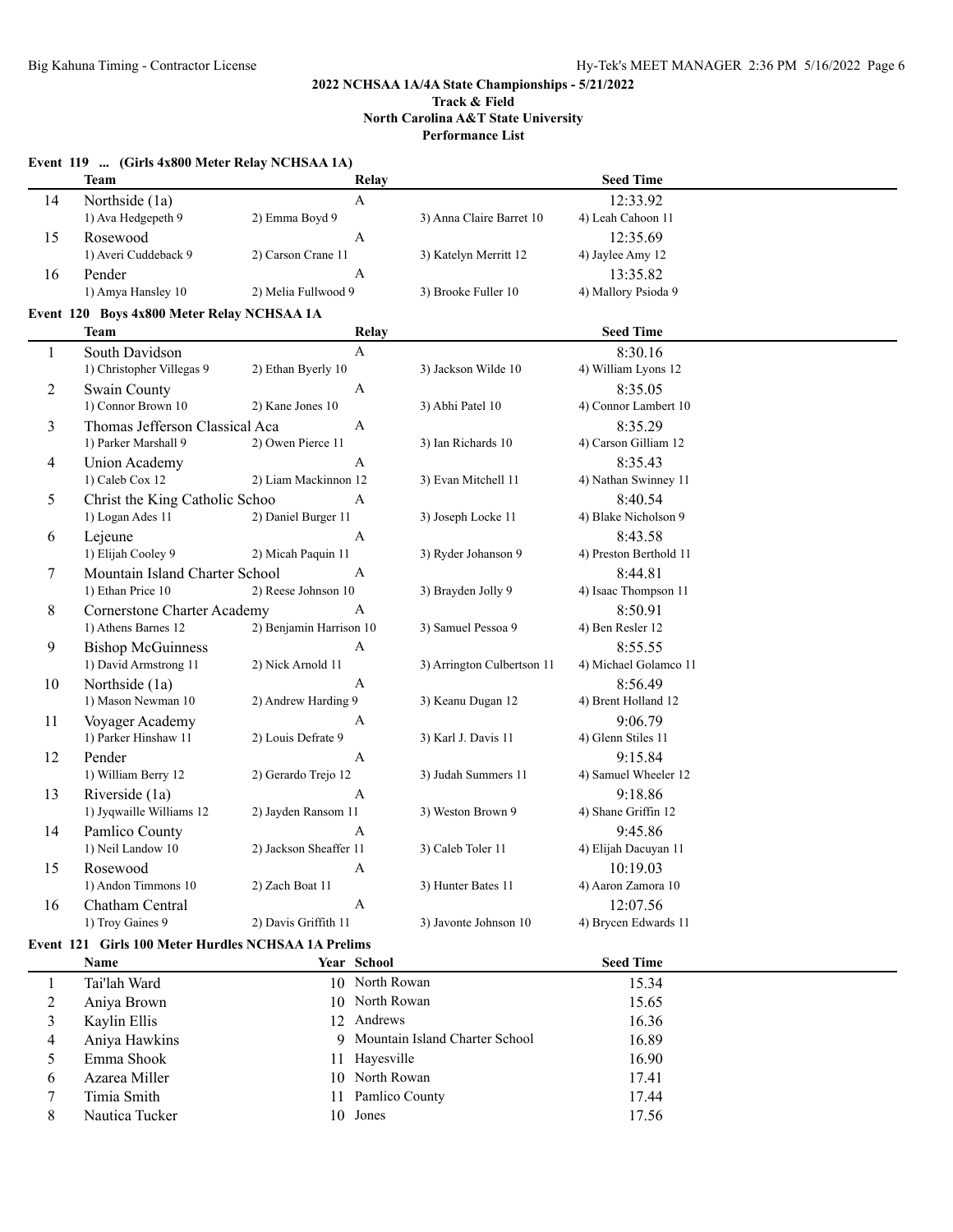# **2022 NCHSAA 1A/4A State Championships - 5/21/2022**

#### **Track & Field North Carolina A&T State University Performance List**

|                | Event 121  (Girls 100 Meter Hurdles NCHSAA 1A Prelims) |     |                                   |                  |  |
|----------------|--------------------------------------------------------|-----|-----------------------------------|------------------|--|
|                | Name                                                   |     | Year School                       | <b>Seed Time</b> |  |
| 9              | Makynna McDonald                                       |     | 9 Rosman                          | 17.89            |  |
| 10             | Madilyne Blanton                                       | 11  | Lejeune                           | 18.02            |  |
| 11             | Kayla Whitfield                                        |     | 10 Kipp Pride HS                  | 18.20            |  |
| 12             | Aryjha Baldwin                                         | 9   | Albemarle                         | 18.99            |  |
| 13             | Riley Maldonado                                        | 12  | Rosewood                          | 19.26            |  |
| 14             | TaTeyawna Faison                                       |     | 9 North Duplin                    | 19.27            |  |
| 15             | Le'Noira Brown                                         | 11  | Voyager Academy                   | 19.82            |  |
| 16             | Saniah McNeill                                         |     | 9 North Duplin                    | 19.94            |  |
|                | Event 122 Boys 110 Meter Hurdles NCHSAA 1A Prelims     |     |                                   |                  |  |
|                | Name                                                   |     | Year School                       | <b>Seed Time</b> |  |
| 1              | <b>Brock Adams</b>                                     |     | 11 Robbinsville                   | 15.41            |  |
| 2              | Juan Allen                                             |     | 12 Murphy                         | 15.90            |  |
| 3              | Quintin Wilson                                         |     | 11 North Rowan                    | 16.15            |  |
| 4              | Josh Brady                                             |     | 10 Eastern Randolph High School   | 16.37            |  |
| 5              | Michael Copeland                                       |     | 10 North Moore                    | 16.43            |  |
| 6              | Jacobe Smith                                           | 11  | Mountain Island Charter School    | 16.49            |  |
| 7              | Austin Jenkins                                         | 12  | Swain County                      | 16.70            |  |
| 8              | Slay Jackson                                           | 12  | Albemarle                         | 16.86            |  |
| 9              | Ariyon Bell                                            |     | 10 Lakewood                       | 17.43            |  |
| 10             | Isaiah Jones                                           | 10  | Tarboro                           | 17.48            |  |
| 11             | <b>Ashton Fields</b>                                   | 11. | Rosewood                          | 17.65            |  |
| 12             | Cameren Jones                                          | 11  | Pamlico County                    | 18.17            |  |
| 13             | Zane Brooks                                            | 11  | Northside (1a)                    | 18.35            |  |
| 14             | Thomas Pinder                                          | 10  | <b>Bishop McGuinness</b>          | 18.86            |  |
| 15             | Quinte Bradshaw                                        | 12  | South Creek                       | 19.10            |  |
| 16             | Jaasir Myles                                           |     | 9 Rosewood                        | 19.63            |  |
|                | Event 123 Girls 100 Meter Dash NCHSAA 1A Prelims       |     |                                   |                  |  |
|                | Name                                                   |     | Year School                       | <b>Seed Time</b> |  |
| 1              | Lauren Tolbert                                         |     | 12 Highland Tech                  | 12.20            |  |
| 2              | Jaida McGrew                                           |     | 9 Mountain Island Charter School  | 12.32            |  |
| 3              | Damyja Ortiz                                           |     | 12 Winston-Salem Prep Academy     | 12.46            |  |
| 4              | Jalee Brown                                            | 9   | South Stokes                      | 12.47            |  |
| 5              | Tra'Nijah Pettihomme                                   |     | 12 Pamlico County                 | 12.48            |  |
| 6              | Jayla Williams                                         |     | 12 Winston-Salem Prep Academy     | 12.52            |  |
| 7              | Aniya Edwards                                          |     | 9 Elkin                           | 12.52            |  |
| 8              | Tai'lah Ward                                           |     | 10 North Rowan                    | 12.67            |  |
| 9              | Keiarra Tutt                                           | 12  | Pamlico County                    | 12.73            |  |
| 10             | Amari Baldwin                                          | 9   | Albemarle                         | 12.76            |  |
| 11             | Aniya Heckstall                                        | 12  | Southeast Halifax                 | 12.96            |  |
| 12             | Tamaya Walden                                          | 11  | Chatham Charter HS                | 13.14            |  |
| 13             | Crishya Sellers                                        | 9   | Perquimans County                 | 13.14            |  |
| 14             | Isabel Wood                                            | 9   | Woods Charter School              | 13.27            |  |
| 15             | Jordyn Murray                                          | 12  | East Columbus                     | 13.30            |  |
| 16             | Reece Outlaw                                           |     | 10 North Duplin                   | 13.44            |  |
|                | Event 124 Boys 100 Meter Dash NCHSAA 1A Prelims        |     |                                   |                  |  |
|                | Name                                                   |     | Year School                       | <b>Seed Time</b> |  |
| $\mathbf{1}$   | Trevin Moyer                                           |     | 12 Mountain Island Charter School | 10.61            |  |
| $\overline{2}$ | Jaylin Milton-Hall                                     |     | 12 Mountain Island Charter School | 10.76            |  |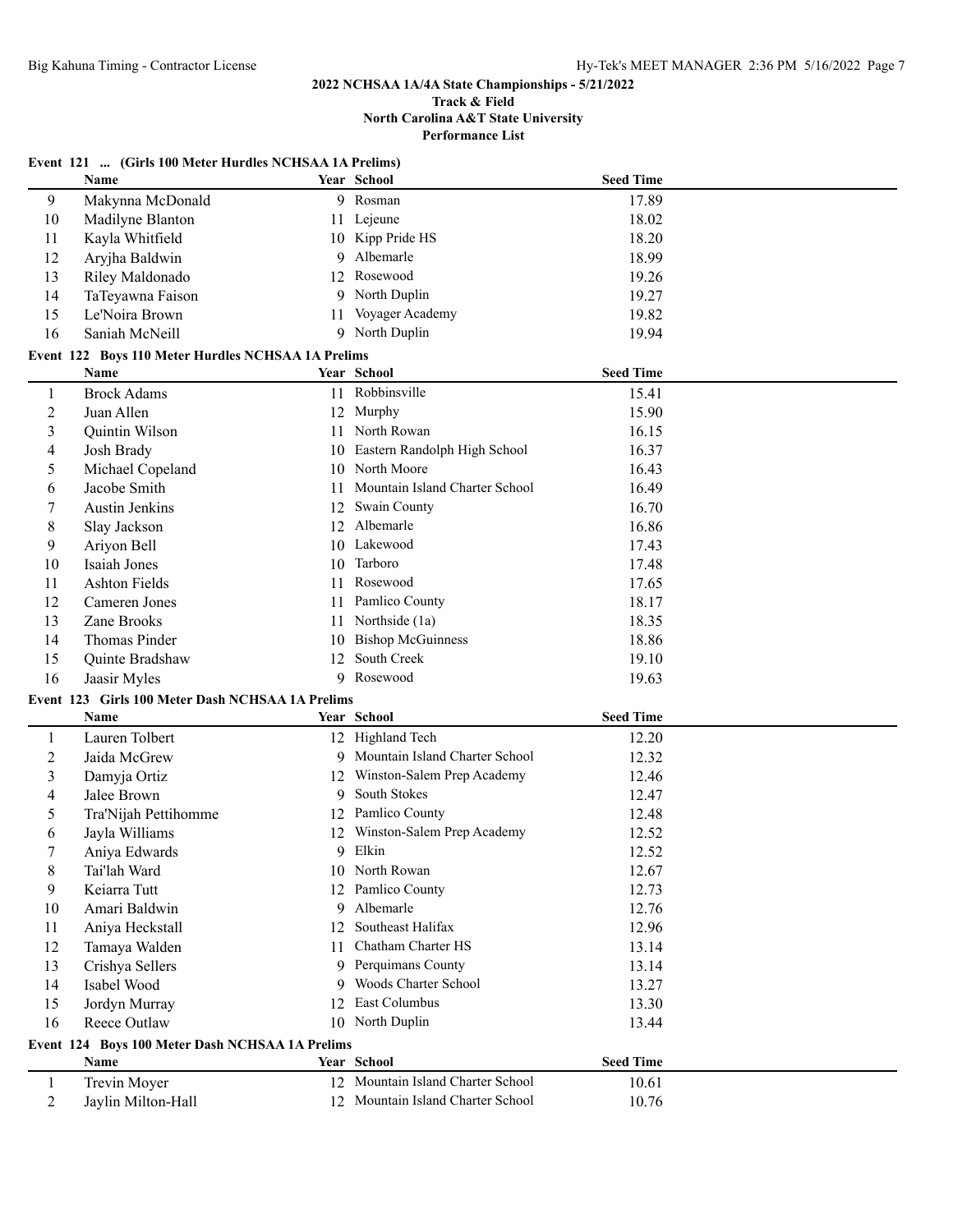# **2022 NCHSAA 1A/4A State Championships - 5/21/2022**

#### **Track & Field North Carolina A&T State University Performance List**

# **Event 124 ... (Boys 100 Meter Dash NCHSAA 1A Prelims)**

|    | Name                                                           |    | Year School                    | <b>Seed Time</b> |  |
|----|----------------------------------------------------------------|----|--------------------------------|------------------|--|
| 3  | Jamaari Blackburn                                              |    | 12 Carver                      | 10.92            |  |
| 4  | Corj CJ Dickerson                                              | 11 | Thomasville                    | 11.09            |  |
| 5  | Benjamin Patton                                                | 11 | Mountain Island Charter School | 11.14            |  |
| 6  | Amari McArthur                                                 | 11 | North Rowan                    | 11.16            |  |
|    | Quadarius McClinton                                            | 12 | Starmount                      | 11.20            |  |
| 8  | Dre Davis                                                      |    | 9 Albemarle                    | 11.24            |  |
| 9  | Mack Danorie                                                   | 12 | West Columbus                  | 11.25            |  |
| 10 | Jerome Bridgers                                                | 12 | Tarboro                        | 11.40            |  |
| 11 | Eady Cameron                                                   | 11 | West Columbus                  | 11.42            |  |
| 12 | Christian Hayes                                                |    | 11 Pender                      | 11.45            |  |
| 13 | Tykwaille Williams                                             |    | 11 Riverside (1a)              | 11.60            |  |
| 14 | Trayvese Silver                                                | 10 | Southeast Halifax              | 11.69            |  |
| 15 | Marquavius Davis                                               | 12 | Southeast Halifax              | 11.70            |  |
| 16 | Damonte Hill                                                   |    | 9 Pender                       | 11.75            |  |
|    | Event 125 Girls 101 Meter Dash Wheelchair Wheelchair NCHSAA 1A |    |                                |                  |  |
|    | <b>Name</b>                                                    |    | Year School                    | <b>Seed Time</b> |  |
|    | Jordan Oliver                                                  |    | 10 Murphy                      | 43.93            |  |
|    | $\sim$ 121 $\sim$ 1 4 200 M $\sim$ D 1 M/H/H $\sim$ 11         |    |                                |                  |  |

#### **Event 131 Girls 4x200 Meter Relay NCHSAA 1A**

|                | <b>Team</b>                    | Relay                  |                         | <b>Seed Time</b>        |  |
|----------------|--------------------------------|------------------------|-------------------------|-------------------------|--|
| 1              | Mountain Island Charter School | $\mathsf{A}$           |                         | 1:47.03                 |  |
|                | 1) Cadence Smith 12            | 2) Madison Forsythe 12 | 3) Ella Barwick 12      | 4) Jaida McGrew 9       |  |
| $\overline{2}$ | Robbinsville                   | A                      |                         | 1:48.69                 |  |
|                | 1) Caylin Lunsford 12          | 2) Kensley Phillips 11 | 3) Delany Brooms 10     | 4) Zoie Shuler 10       |  |
| 3              | North Rowan                    | $\mathbf{A}$           |                         | 1:49.60                 |  |
|                | 1) Bailee Goodlett 10          | 2) Bloom Goodlett 10   | 3) Azarea Miller 10     | 4) Aniya Brown 10       |  |
| 4              | Swain County                   | $\overline{A}$         |                         | 1:49.89                 |  |
|                | 1) Mazie Helpman 12            | 2) Sienna Hackshaw 9   | 3) Amaya Hicks 11       | 4) Isabella Walker 10   |  |
| 5              | Lejeune                        | $\mathbf{A}$           |                         | 1:51.65                 |  |
|                | 1) Amiya Winston 10            | 2) Isabel Theas 12     | 3) Abigail Brown 9      | 4) Jazzalynn Miller 9   |  |
| 6              | Pender                         | $\mathbf{A}$           |                         | 1:53.14                 |  |
|                | 1) Ma'Kayla Morris 11          | 2) Shamiah Johnson 10  | 3) Grace Bordeaux 10    | 4) Jamiah Johnson 10    |  |
| 7              | Pamlico County                 | $\mathbf{A}$           |                         | 1:53.42                 |  |
|                | 1) Timia Smith 11              | 2) Naomi Hill 10       | 3) Janelle Norris 9     | 4) Carrigan LeMaster 11 |  |
| 8              | Bradford Prep Charter School   | $\mathbf{A}$           |                         | 1:53.82                 |  |
|                | 1) Marianna Diaz 9             | 2) Shaniya Shirley 9   | 3) Beautiful Peterson 9 | 4) Justene Brice 10     |  |
| 9              | Winston-Salem Prep Academy     | $\mathbf{A}$           |                         | 1:54.24                 |  |
|                | 1) Jayla Williams 12           | 2) Alayna Smith 12     | 3) Erial Ladsin 9       | 4) Damyja Ortiz 12      |  |
| 10             | <b>Avery County</b>            | $\overline{A}$         |                         | 1:54.33                 |  |
|                | 1) Carter Peterson 10          | 2) Marisol Guzman 11   | 3) Abby Burleson 9      | 4) Renn Herdklotz 10    |  |
| 11             | Riverside (1a)                 | $\overline{A}$         |                         | 1:54.68                 |  |
|                | 1) Tierra Smallwood 9          | 2) Shanai Benson 11    | 3) Kianna Spruill 10    | 4) Jania Dolberry 9     |  |
| 12             | Albemarle                      | $\mathsf{A}$           |                         | 1:55.18                 |  |
|                | 1) MaryGrace Krol 11           | 2) Anautica Meaders 11 | 3) Diamond Smith 12     | 4) Abigail Clayton 10   |  |
| 13             | Perquimans County              | $\overline{A}$         |                         | 1:55.42                 |  |
|                | 1) Shakeria Warren 12          | 2) Essence Bond 10     | 3) Julia Johnson 9      | 4) Symiaya Leary 12     |  |
| 14             | East Columbus                  | A                      |                         | 1:59.03                 |  |
|                | 1) Antanasia Vereen 11         | 2) Semaj Dixon 12      | 3) Rylie Graham 9       | 4) Jordyn Murray 12     |  |
| 15             | Rosewood                       | A                      |                         | 1:59.68                 |  |
|                | 1) Alexis Mazura 10            | 2) Riley Maldonado 12  | 3) Katelyn Merritt 12   | 4) Anajia Gardner 12    |  |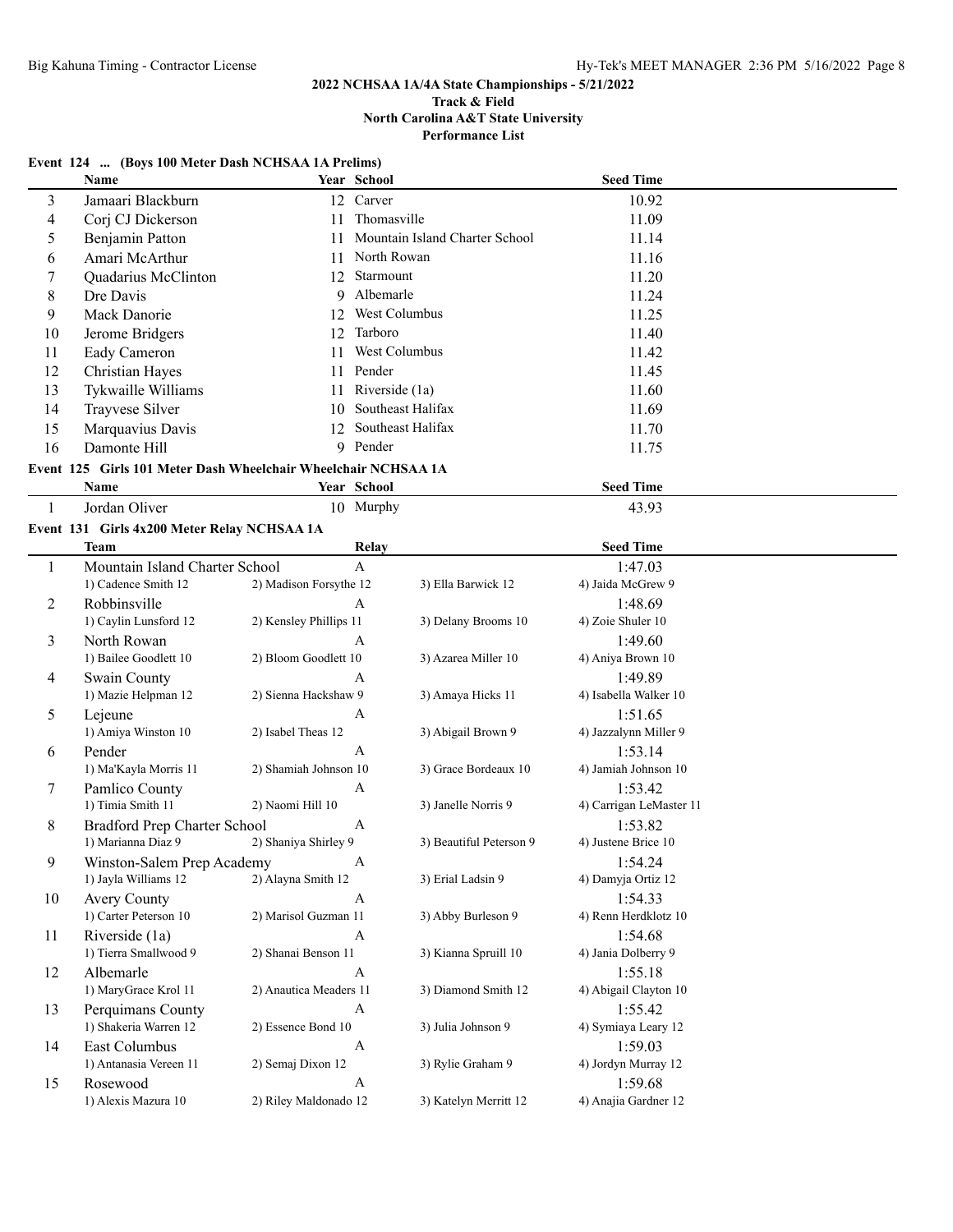## **2022 NCHSAA 1A/4A State Championships - 5/21/2022 Track & Field**

**North Carolina A&T State University**

**Performance List**

|    | Event 131  (Girls 4x200 Meter Relay NCHSAA 1A)           |                          |                   |                                  |                                 |  |
|----|----------------------------------------------------------|--------------------------|-------------------|----------------------------------|---------------------------------|--|
|    | <b>Team</b>                                              |                          | Relay             |                                  | <b>Seed Time</b>                |  |
| 16 | Voyager Academy<br>1) Le'Noira Brown 11                  | 2) Kiera Brown 9         | $\mathbf{A}$      | 3) Amaris Iwara 9                | 1:59.78<br>4) Danielle Lasam 10 |  |
|    | Event 132 Men 4x200 Meter Relay NCHSAA 1A<br><b>Team</b> |                          | Relay             |                                  | <b>Seed Time</b>                |  |
|    |                                                          |                          | $\mathbf{A}$      |                                  | 1:31.85                         |  |
| 1  | Mountain Island Charter School<br>1) Trae Nickelson 12   | 2) Jonavon Fisher 10     |                   | 3) Reginald Taylor 12            | 4) Benjamin Patton 11           |  |
|    | Thomasville                                              |                          | A                 |                                  | 1:31.98                         |  |
| 2  | 1) Bryce McKoy 10                                        | 2) Lymeake Washington 12 |                   | 3) Keyshawn Carpenter 9          | 4) Corj CJ Dickerson 11         |  |
|    | Riverside (1a)                                           |                          | A                 |                                  | 1:32.64                         |  |
| 3  | 1) TrayQuan Bell 12                                      | 2) Kumasi Hines 10       |                   | 3) Tyquan Bunch 11               | 4) Shamir Basnight 11           |  |
| 4  | North Rowan                                              |                          | A                 |                                  | 1:32.94                         |  |
|    | 1) Jerome Blakeney III 11                                | 2) Jabari Hogue 12       |                   | 3) Kemon O'Kelly 11              | 4) Amari McArthur 11            |  |
| 5  | Murphy                                                   |                          | A                 |                                  | 1:32.96                         |  |
|    | 1) Juan Allen 12                                         | 2) Cameron Grooms 11     |                   | 3) Will Johnson 11               | 4) Austin Woody 12              |  |
| 6  | <b>Union Academy</b>                                     |                          | $\mathbf{A}$      |                                  | 1:32.97                         |  |
|    | 1) Nathan Swinney 11                                     | 2) Conor Griffin 11      |                   | 3) Liam Mackinnon 12             | 4) Evan Pardue 9                |  |
| 7  | Albemarle                                                |                          | A                 |                                  | 1:33.21                         |  |
|    | 1) Jaylen Prinkeny 10                                    | 2) Vincent Gregory 9     |                   | 3) CJ Ellis 11                   | 4) Slay Jackson 12              |  |
| 8  | Starmount                                                |                          | A                 |                                  | 1:34.16                         |  |
|    | 1) Noah Silva 12                                         | 2) Anthony Real 10       |                   | 3) Zack Dezern 11                | 4) Said Loeza 12                |  |
| 9  | Thomas Jefferson Classical Aca                           |                          | A                 |                                  | 1:34.25                         |  |
|    | 1) Jeremy Black 11                                       | 2) Ian Richards 10       |                   | 3) Owen Pierce 11                | 4) Donovan Berry 12             |  |
| 10 | Pender                                                   |                          | $\mathbf{A}$      |                                  | 1:34.47                         |  |
|    | 1) Jadon Lee 12                                          | 2) Ky'Rese Dye 11        |                   | 3) Julius Yasir 10               | 4) Christian Hayes 11           |  |
| 11 | Southside High School                                    |                          | A                 |                                  | 1:35.76                         |  |
|    | 1) Tater Moore 10                                        | 2) Darren Joyner 10      |                   | 3) Kenjray Coffield 12           | 4) Victor Gonzalez 12           |  |
| 12 | Perquimans County                                        |                          | A                 |                                  | 1:35.80                         |  |
|    | 1) Tony Riddick 11                                       | 2) Amarion Hunter 12     |                   | 3) Tre'Quan Griffin 12           | 4) Jasiah Felton 11             |  |
| 13 | Lejeune                                                  |                          | A                 |                                  | 1:35.89                         |  |
|    | 1) Malachi Moore 9                                       | 2) Gavin Moore 12        |                   | 3) Mekhi Hayes 10                | 4) Devin Fay 12                 |  |
| 14 | Rosewood                                                 |                          | $\mathbf{A}$      |                                  | 1:37.01                         |  |
|    | 1) M.J. Artis 10                                         | 2) Terquavis Butler 12   |                   | 3) Rylan Hobbins 12              | 4) Aaron Zamora 10              |  |
| 15 | East Columbus                                            |                          | $\mathbf{A}$      |                                  | 1:40.10                         |  |
|    | 1) Tayaun Barr 9                                         | 2) Bobby Barsh 11        |                   | 3) Ronald Hester 11              | 4) Jaquise Smith 10             |  |
| 16 | Chatham Central                                          |                          | A                 |                                  | 1:40.48                         |  |
|    | 1) Malachi Moore 12                                      | 2) River Warren 10       |                   | 3) Devonte Johnson 10            | 4) Trey Clay 12                 |  |
|    | Event 133 Girls 1600 Meter Run NCHSAA 1A                 |                          |                   |                                  |                                 |  |
|    | Name                                                     |                          | Year School       |                                  | <b>Seed Time</b>                |  |
| 1  | <b>Briley Bickerstaff</b>                                |                          | 12 Riverside (1a) |                                  | 5:17.76                         |  |
| 2  | Arizona Blankenship                                      |                          | 9 Swain County    |                                  | 5:35.43                         |  |
| 3  | Paige Berthold                                           |                          | 10 Lejeune        |                                  | 5:41.83                         |  |
| 4  | Nicole Alfers                                            |                          |                   | 9 Christ the King Catholic Schoo | 5:43.53                         |  |
| 5  | Sullivan Strouse                                         | 9                        |                   | Mountain Island Charter School   | 5:44.94                         |  |
| 6  | Marisa Cole                                              |                          | 10 Rosman         |                                  | 5:46.34                         |  |
| 7  | Taylor Worley                                            | 9                        |                   | Corvian Community School         | 5:47.64                         |  |
| 8  | <b>Brecken Snotherly</b>                                 | 11                       |                   | Eastern Randolph High School     | 5:47.91                         |  |
| 9  | Kaylee Smith                                             | 11                       | Pamlico County    |                                  | 5:55.76                         |  |
| 10 | Elizabeth Poitras                                        | 10                       |                   | Woods Charter School             | 5:56.65                         |  |
| 11 | Emberleigh Pauley-Brown                                  | 10                       |                   | Gray Stone Day School            | 5:57.26                         |  |
| 12 | Zita Day                                                 |                          | 9 Tarboro         |                                  | 5:58.04                         |  |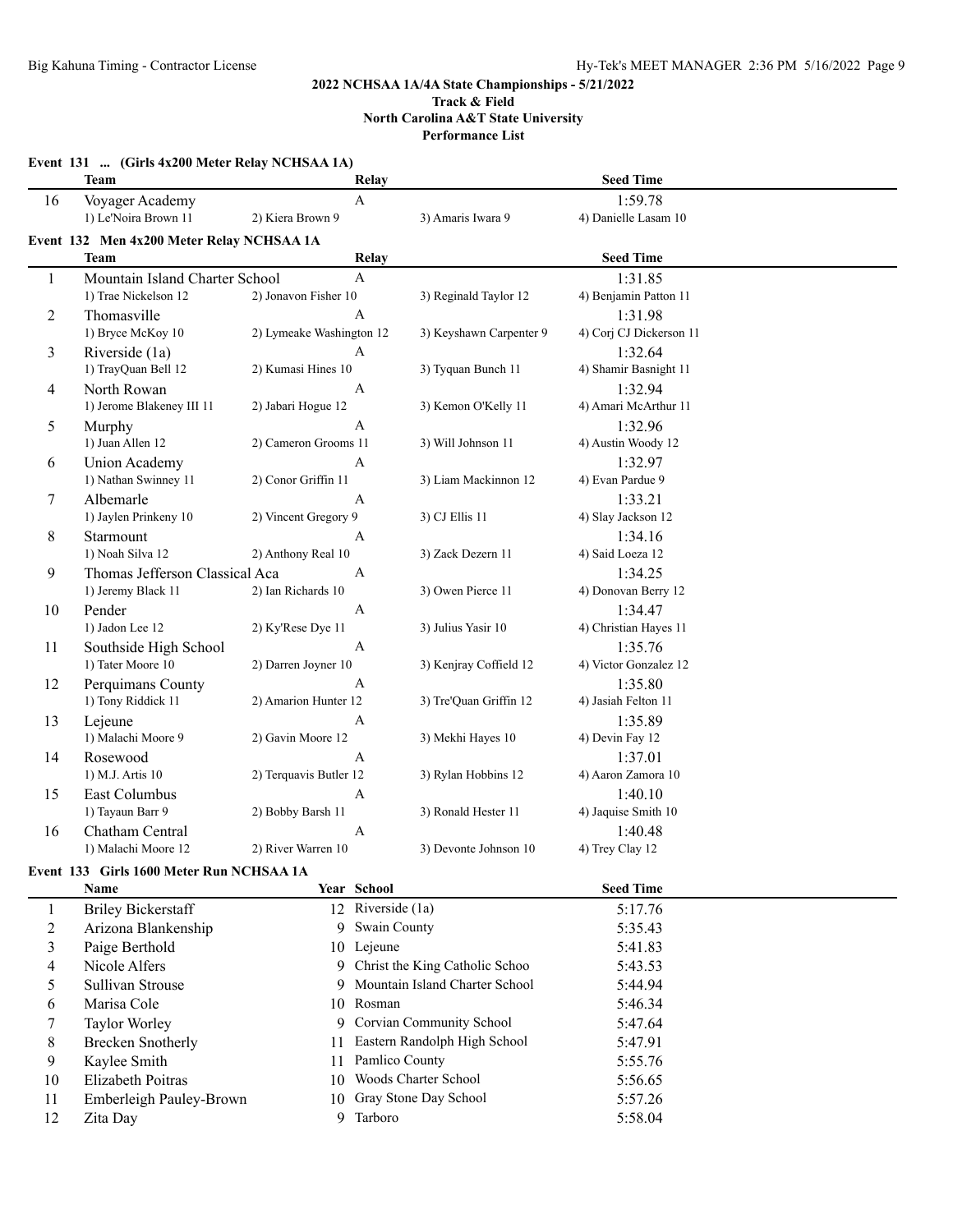|                          | Event 133  (Girls 1600 Meter Run NCHSAA 1A) |                        |              |                                   |                               |  |
|--------------------------|---------------------------------------------|------------------------|--------------|-----------------------------------|-------------------------------|--|
|                          | Name                                        |                        | Year School  |                                   | <b>Seed Time</b>              |  |
| 13                       | Samantha Scott                              |                        |              | 10 Chatham Central                | 6:02.09                       |  |
| 14                       | Emma Vacca                                  | 11                     |              | Eno River Academy                 | 6:06.07                       |  |
| 15                       | Lourdes Lopez                               | 12                     |              | <b>Bishop McGuinness</b>          | 6:07.49                       |  |
| 16                       | Anna Peeler                                 | 9                      |              | Woods Charter School              | 6:15.05                       |  |
|                          | Event 134 Boys 1600 Meter Run NCHSAA 1A     |                        |              |                                   |                               |  |
|                          | Name                                        |                        | Year School  |                                   | <b>Seed Time</b>              |  |
| 1                        | Jacob Fiorillo                              |                        |              | 12 Corvian Community School       | 4:35.07                       |  |
| $\overline{2}$           | Ben Resler                                  |                        |              | 12 Cornerstone Charter Academy    | 4:37.48                       |  |
| $\mathfrak{Z}$           | Joshawa Huneycutt                           |                        |              | 10 South Stanly                   | 4:38.29                       |  |
| $\overline{\mathcal{A}}$ | Evan Mitchell                               | 11                     |              | <b>Union Academy</b>              | 4:38.38                       |  |
| 5                        | <b>Connor Brown</b>                         | 10                     |              | Swain County                      | 4:44.92                       |  |
| 6                        | Jaylen Bark                                 | 11                     | Cherokee     |                                   | 4:47.14                       |  |
| 7                        | Preston Berthold                            |                        | 11 Lejeune   |                                   | 4:53.32                       |  |
| 8                        | <b>Brandon McKoy</b>                        |                        |              | 12 Chatham Charter HS             | 4:54.52                       |  |
| 9                        | <b>Ethan Price</b>                          |                        |              | 10 Mountain Island Charter School | 4:56.38                       |  |
| 10                       | <b>Wiley Sikes</b>                          | 11                     |              | Woods Charter School              | 4:57.69                       |  |
| 11                       | Keanu Dugan                                 |                        |              | 12 Northside (1a)                 | 4:58.05                       |  |
| 12                       | Tyce Hogner                                 | 8                      | Cherokee     |                                   | 4:59.35                       |  |
| 13                       | Shane Griffin                               | 12                     |              | Riverside (1a)                    | 5:00.10                       |  |
| 14                       | Neil Landow                                 | 10                     |              | Pamlico County                    | 5:06.71                       |  |
| 15                       | Lucas Nagel                                 | 10                     |              | Eno River Academy                 | 5:12.69                       |  |
| 16                       | Noel Rangel                                 | 12                     |              | North Duplin                      | 5:15.07                       |  |
|                          | Event 137 Girls 4x100 Meter Relay NCHSAA 1A |                        |              |                                   |                               |  |
|                          | <b>Team</b>                                 |                        | Relay        |                                   | <b>Seed Time</b>              |  |
| 1                        | Pamlico County                              |                        | $\mathbf{A}$ |                                   | 49.94                         |  |
|                          | 1) Timia Smith 11                           | 2) Keiarra Tutt 12     |              | 3) Carrigan LeMaster 11           | 4) Tra'Nijah Pettihomme 12    |  |
| $\overline{2}$           | Mountain Island Charter School              |                        | A            |                                   | 50.17                         |  |
|                          | 1) Aniya Hawkins 9                          | 2) Natalie Patton 9    |              | 3) Madison Forsythe 12            | 4) Jaida McGrew 9             |  |
| 3                        | Perquimans County                           |                        | A            |                                   | 50.59                         |  |
|                          | 1) Essence Bond 10                          | 2) Lailana Harris 9    |              | 3) Jaslyn Holley 11               | 4) Crishya Sellers 9          |  |
| $\overline{4}$           | North Rowan<br>1) Bailee Goodlett 10        | 2) Bloom Goodlett 10   | A            | 3) Azarea Miller 10               | 51.68<br>4) Tai'lah Ward 10   |  |
|                          |                                             |                        | A            |                                   | 52.82                         |  |
| 5                        | Robbinsville<br>1) Delany Brooms 10         | 2) Caylin Lunsford 12  |              | 3) Kensley Phillips 11            | 4) Yeikamarie Jimenez Diaz 12 |  |
| 6                        | Albemarle                                   |                        |              |                                   | 52.93                         |  |
|                          | 1) Abigail Clayton 10                       | 2) Anautica Meaders 11 | A            | 3) Aryjha Baldin 9                | 4) Aryjha Baldwin 9           |  |
| $\tau$                   | Alleghany                                   |                        | A            |                                   | 53.18                         |  |
|                          | 1) Ally Glenn 9                             | 2) Phoebe Murphy 11    |              | 3) Emma Foley 11                  | 4) Sarah Bare 10              |  |
| 8                        | <b>Bradford Prep Charter School</b>         |                        | A            |                                   | 53.30                         |  |
|                          | 1) Shaniya Shirley 9                        | 2) Kaylen Harris 10    |              | 3) Beautiful Peterson 9           | 4) Justene Brice 10           |  |
| 9                        | Pender                                      |                        | A            |                                   | 53.46                         |  |
|                          | 1) Ma'Kayla Morris 11                       | 2) Shamiah Johnson 10  |              | 3) Leah Wells 9                   | 4) Jamiah Johnson 10          |  |
| 10                       | Rosman                                      |                        | A            |                                   | 53.61                         |  |
|                          | 1) Jaida Ansari 12                          | 2) Faith Batson 10     |              | 3) Makynna McDonald 9             | 4) Caroline Marlow 12         |  |
| 11                       | Kipp Pride HS                               |                        | $\mathbf{A}$ |                                   | 54.27                         |  |
|                          | 1) Afari Cooper 9                           | 2) Alexis Felton 10    |              | 3) Millaw Robinson 12             | 4) Kayla Whitfield 10         |  |
| 12                       | Union High School                           |                        | A            |                                   | 54.71                         |  |
|                          | 1) Briseyda Cruz 9                          | 2) Arleth Garcia 10    |              | 3) Kennedy Harper 10              | 4) Mackenzie Harper 10        |  |
| 13                       | East Columbus                               |                        | A            |                                   | 55.15                         |  |
|                          | 1) Rylie Graham 9                           | 2) Semaj Dixon 12      |              | 3) Jordyn Murray 12               | 4) Antanasia Vereen 11        |  |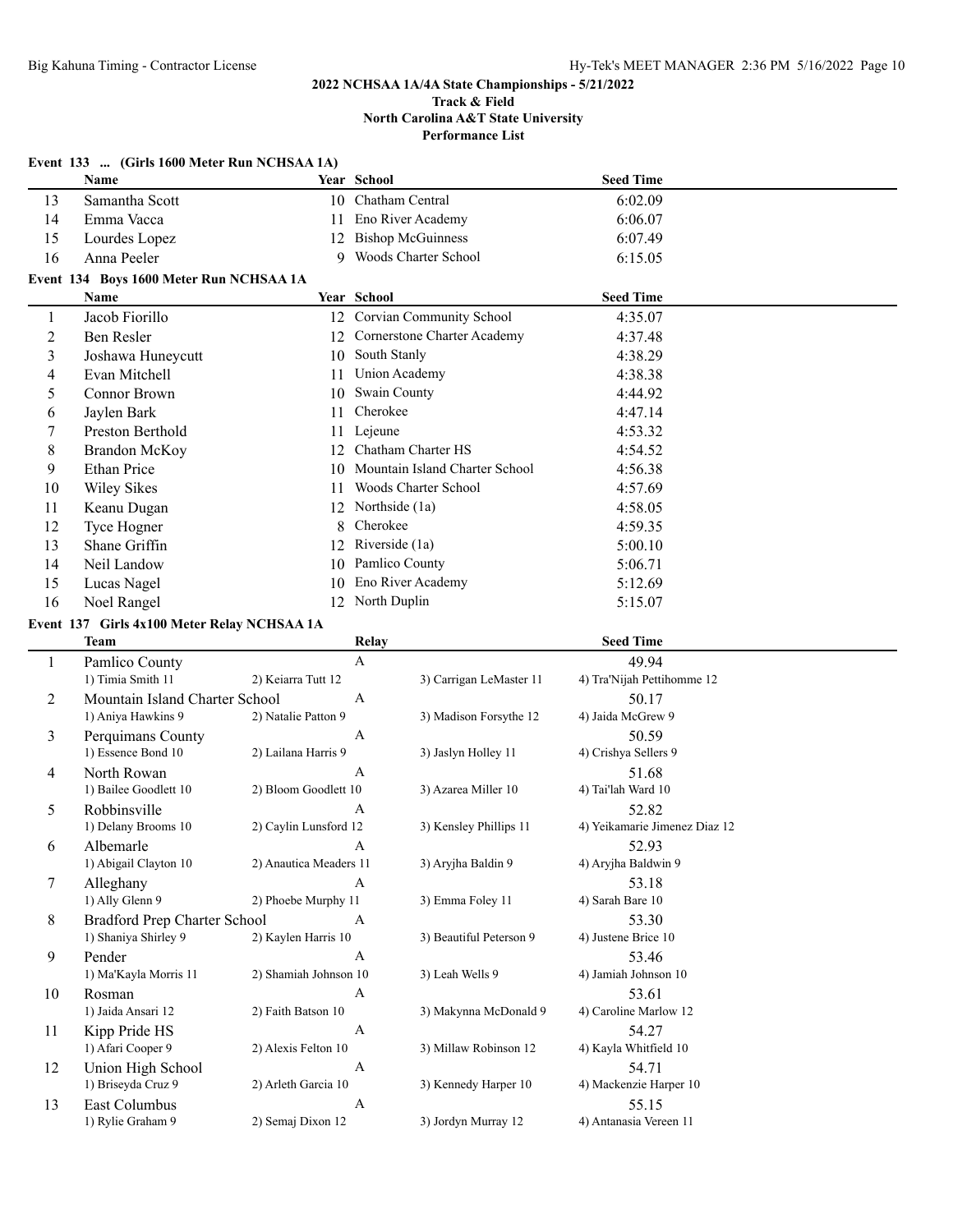# **Event 137 ... (Girls 4x100 Meter Relay NCHSAA 1A)**

|                | <b>Team</b>                                | Relay                     |                                | <b>Seed Time</b>        |  |
|----------------|--------------------------------------------|---------------------------|--------------------------------|-------------------------|--|
| 14             | Southside High School                      | A                         |                                | 55.32                   |  |
|                | 1) Ka'Nyah O'Neal 11                       | 2) Malanda Smith 11       | 3) Aniya Moore 11              | 4) Jalyn Oden 12        |  |
| 15             | Lakewood                                   | A                         |                                | 55.60                   |  |
|                | 1) Essence Copeland 9                      | 2) Karizma Freeman 9      | 3) Kaycie White 9              | 4) Sabrina Hogan 10     |  |
| 16             | Union Academy                              | A                         |                                | 55.80                   |  |
|                | 1) Laniyah Love 9                          | 2) Alexandra Swinney 10   | 3) Tristan Smith 9             | 4) Sade James 12        |  |
|                | Event 138 Boys 4x100 Meter Relay NCHSAA 1A |                           |                                |                         |  |
|                | <b>Team</b>                                | Relay                     |                                | <b>Seed Time</b>        |  |
| 1              | Mountain Island Charter School             | $\mathbf{A}$              |                                | 43.62                   |  |
|                | 1) Trae Nickelson 12                       | 2) Jonavon Fisher 10      | 3) Reginald Taylor 12          | 4) Benjamin Patton 11   |  |
| 2              | Starmount                                  | A                         |                                | 44.33                   |  |
|                | 1) Xavier King 11                          | 2) Quadarius McClinton 12 | 3) Anthony Real 10             | 4) Zack Dezern 11       |  |
| 3              | Perquimans County                          | A                         |                                | 44.55                   |  |
|                | 1) Kirk Brown 11                           | 2) Amarion Hunter 12      | 3) Shavoris Lewis, Jr 10       | 4) Jasiah Felton 11     |  |
| 4              | Carver                                     | A                         |                                | 44.56                   |  |
|                | 1) Javier Alcantara 9                      | 2) Cedric Ferguson 10     | 3) De'Andre Potter 12          | 4) Jamaari Blackburn 12 |  |
| 5              | Southeast Halifax                          | A                         |                                | 44.60                   |  |
|                | 1) Demarius Bandy 12                       | 2) Trayvese Silver 10     | 3) Marquavius Davis 12         | 4) T'Marzie Bishop 10   |  |
| 6              | Thomasville                                | A                         |                                | 44.61                   |  |
|                | 1) Bryce McKoy 10                          | 2) Lymeake Washington 12  | 3) Keyshawn Carpenter 9        | 4) Corj CJ Dickerson 11 |  |
| 7              | North Rowan                                | A                         |                                | 45.06                   |  |
|                | 1) Jerome Blakeney III 11                  | 2) Kemon O'Kelly 11       | 3) Xavier Suber 11             | 4) Amari McArthur 11    |  |
| 8              | Lejeune                                    | A                         |                                | 45.50                   |  |
|                | 1) Malachi Moore 9                         | 2) Andrew Finnerty 9      | 3) Mekhi Hayes 10              | 4) Devin Fay 12         |  |
| 9              | Riverside (1a)                             | A                         |                                | 45.53                   |  |
|                | 1) TrayQuan Bell 12                        | 2) Jyren Harrell 11       | 3) Shamir Basnight 11          | 4) Tyquan Bunch 11      |  |
| 10             | Pender                                     | $\mathbf{A}$              |                                | 45.60                   |  |
|                | 1) Jadon Lee 12                            | 2) Ky'Rese Dye 11         | 3) Damonte Hill 9              | 4) Christian Hayes 11   |  |
| 11             | Albemarle                                  | $\mathbf{A}$              |                                | 45.86                   |  |
|                | 1) Jaylen Prinkeny 10                      | 2) Jaliq McRae 12         | 3) CJ Ellis 11                 | 4) Dre Davis 9          |  |
| 12             | Murphy                                     | $\mathbf{A}$              |                                | 45.86                   |  |
|                | 1) Cameron Grooms 11                       | 2) Will Johnson 11        | 3) Juan Allen 12               | 4) Hunter Stalcup 10    |  |
| 13             | Mount Airy                                 | A                         |                                | 46.22                   |  |
|                | 1) Mario Revels 10                         | 2) Connor Burrell 11      | 3) Caleb Reid 10               | 4) Tyler Mason 10       |  |
| 14             | Lakewood                                   | A                         |                                | 46.75                   |  |
|                | 1) Tony Freeman 11                         | 2) James Murphy 11        | 3) Chris Carr 9                | 4) Ariyon Bell 10       |  |
| 15             | Rosewood                                   | A                         |                                | 47.18                   |  |
|                | 1) M.J. Artis 10                           | 2) Aaron Zamora 10        | 3) Rylan Hobbins 12            | 4) Terquavis Butler 12  |  |
| 16             | Voyager Academy                            | $\boldsymbol{A}$          |                                | 47.32                   |  |
|                | 1) Marcus Ellis 10                         | 2) Evan Green 11          | 3) Ryan Mottola 10             | 4) Jesse Cromah 10      |  |
|                | Event 139 Girls 400 Meter Dash NCHSAA 1A   |                           |                                |                         |  |
|                | Name                                       | Year School               |                                | <b>Seed Time</b>        |  |
| $\mathbf{1}$   | Lauren Tolbert                             | 12 Highland Tech          |                                | 56.56                   |  |
| $\overline{c}$ | Aniya Edwards                              | 9 Elkin                   |                                | 58.85                   |  |
| 3              | Keiarra Tutt                               | 12 Pamlico County         |                                | 1:00.87                 |  |
| 4              | Damyja Ortiz                               | 12                        | Winston-Salem Prep Academy     | 1:01.09                 |  |
| 5              | Natalie Patton                             | 9.                        | Mountain Island Charter School | 1:01.93                 |  |
| 6              | Onyah Davis                                | 9.                        | Bradford Prep Charter School   | 1:02.02                 |  |
| 7              | Alyssa Davis                               | 9 Elkin                   |                                | 1:02.17                 |  |

8 Tamaya Walden 11 Chatham Charter HS 1:02.41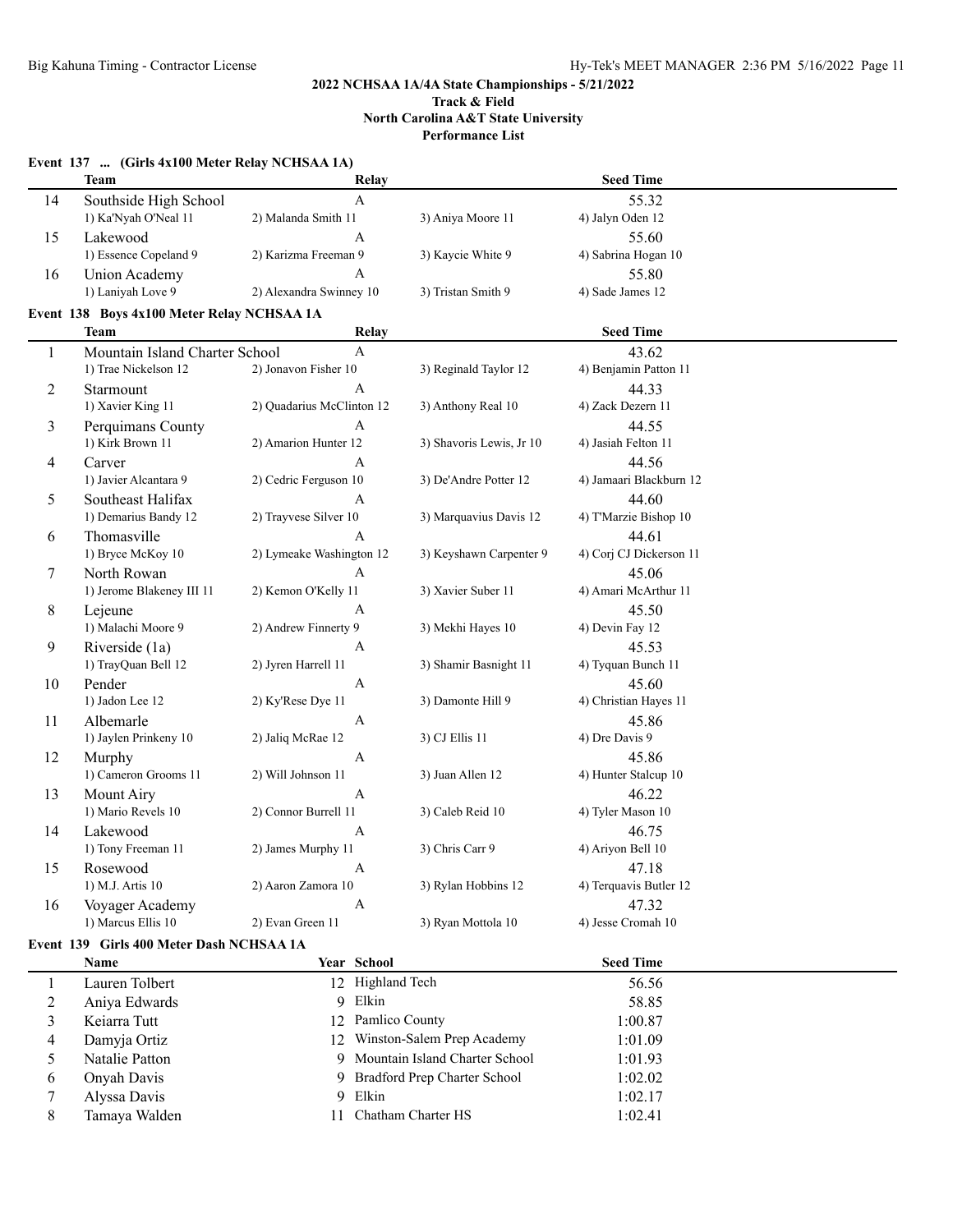#### **2022 NCHSAA 1A/4A State Championships - 5/21/2022 Track & Field**

# **North Carolina A&T State University Performance List**

|                | Event 139  (Girls 400 Meter Dash NCHSAA 1A) |     |                                   |                  |  |  |
|----------------|---------------------------------------------|-----|-----------------------------------|------------------|--|--|
|                | Name                                        |     | Year School                       | <b>Seed Time</b> |  |  |
| 9              | Abigail Clayton                             |     | 10 Albemarle                      | 1:02.88          |  |  |
| 10             | Amiya Winston                               |     | 10 Lejeune                        | 1:03.44          |  |  |
| 11             | Hannah Cox                                  |     | 10 Union Academy                  | 1:03.69          |  |  |
| 12             | <b>Emily Pierce</b>                         | 11  | Eno River Academy                 | 1:04.03          |  |  |
| 13             | Abigail Brown                               |     | 9 Lejeune                         | 1:04.41          |  |  |
| 14             | Shyanne Bryant                              |     | 10 Lejeune                        | 1:04.43          |  |  |
| 15             | McKayla Harris                              |     | 9 Hobbton High School             | 1:04.44          |  |  |
| 16             | Grace Bordeaux                              |     | 10 Pender                         | 1:05.14          |  |  |
|                | Event 140 Boys 400 Meter Dash NCHSAA 1A     |     |                                   |                  |  |  |
|                | Name                                        |     | Year School                       | <b>Seed Time</b> |  |  |
| $\mathbf{1}$   | Trevin Moyer                                |     | 12 Mountain Island Charter School | 47.83            |  |  |
| $\overline{c}$ | James Harris                                |     | 10 Carver                         | 50.14            |  |  |
| 3              | Nasir Miller                                | 12  | Bradford Prep Charter School      | 50.60            |  |  |
| 4              | Jaylin Milton-Hall                          | 12  | Mountain Island Charter School    | 50.66            |  |  |
| 5              | Julian Bennett                              | 12  | Corvian Community School          | 50.98            |  |  |
| 6              | Jackson Owens                               |     | 12 Cherryville                    | 51.21            |  |  |
| 7              | Cameron Grooms                              | 11  | Murphy                            | 51.25            |  |  |
| 8              | Zach Donath                                 |     | NC Leadership Academy             | 51.62            |  |  |
| 9              | JD Gibbs                                    | 12  | Pamlico County                    | 52.40            |  |  |
| 10             | Jadon Lee                                   | 12  | Pender                            | 52.84            |  |  |
| 11             | John LePage                                 |     | 12 Neuse Charter School           | 52.86            |  |  |
| 12             | Collin Thompson                             | 11  | Woods Charter School              | 53.51            |  |  |
| 13             | Jayden Harvey                               | 11. | Northampton County                | 53.61            |  |  |
| 14             | Julius Yasir                                |     | 10 Pender                         | 53.79            |  |  |
| 15             | David Tobin                                 | 11  | Lejeune                           | 54.09            |  |  |
| 16             | Tre'Quan Griffin                            |     | 12 Perquimans County              | 54.89            |  |  |
|                | Event 145 Girls 300 Meter Hurdles NCHSAA 1A |     |                                   |                  |  |  |
|                | Name                                        |     | Year School                       | <b>Seed Time</b> |  |  |
| 1              | Tai'lah Ward                                |     | 10 North Rowan                    | 47.31            |  |  |
| $\overline{2}$ | Aniya Brown                                 |     | 10 North Rowan                    | 47.57            |  |  |
| 3              | Emma Shook                                  | 11  | Hayesville                        | 49.40            |  |  |
| 4              | Timia Smith                                 | 11  | Pamlico County                    | 50.79            |  |  |
| 5              | Lillie Ward                                 |     | 10 Avery County                   | 51.22            |  |  |
| 6              | Amiliana Simmons                            |     | 10 Warren County                  | 51.38            |  |  |
| 7              | Mya Burrows-Kurr                            |     | 9 Swain County                    | 51.87            |  |  |
| 8              | Aniya Hawkins                               | 9   | Mountain Island Charter School    | 52.00            |  |  |
| 9              | Analise De Leon Villanueva                  | 12  | Woods Charter School              | 52.04            |  |  |
| 10             | Madilyne Blanton                            |     | 11 Lejeune                        | 53.08            |  |  |
| 11             | Nautica Tucker                              |     | 10 Jones                          | 53.14            |  |  |
| 12             | TaTeyawna Faison                            |     | 9 North Duplin                    | 53.30            |  |  |
| 13             | <b>Anaston Trexler</b>                      | 10  | Gray Stone Day School             | 55.52            |  |  |
| 14             | Aryjha Baldwin                              | 9   | Albemarle                         | 55.94            |  |  |
| 15             | Rylie Graham                                | 9   | East Columbus                     | 56.01            |  |  |
| 16             | Laney Bullard                               |     | 10 Pender                         | 59.41            |  |  |
|                | Event 146 Boys 300 Meter Hurdles NCHSAA 1A  |     |                                   |                  |  |  |
|                | Name                                        |     | Year School                       | <b>Seed Time</b> |  |  |
| $\mathbf{1}$   | <b>Brock Adams</b>                          |     | 11 Robbinsville                   | 40.78            |  |  |
| $\overline{2}$ | Michael Copeland                            |     | 10 North Moore                    | 41.82            |  |  |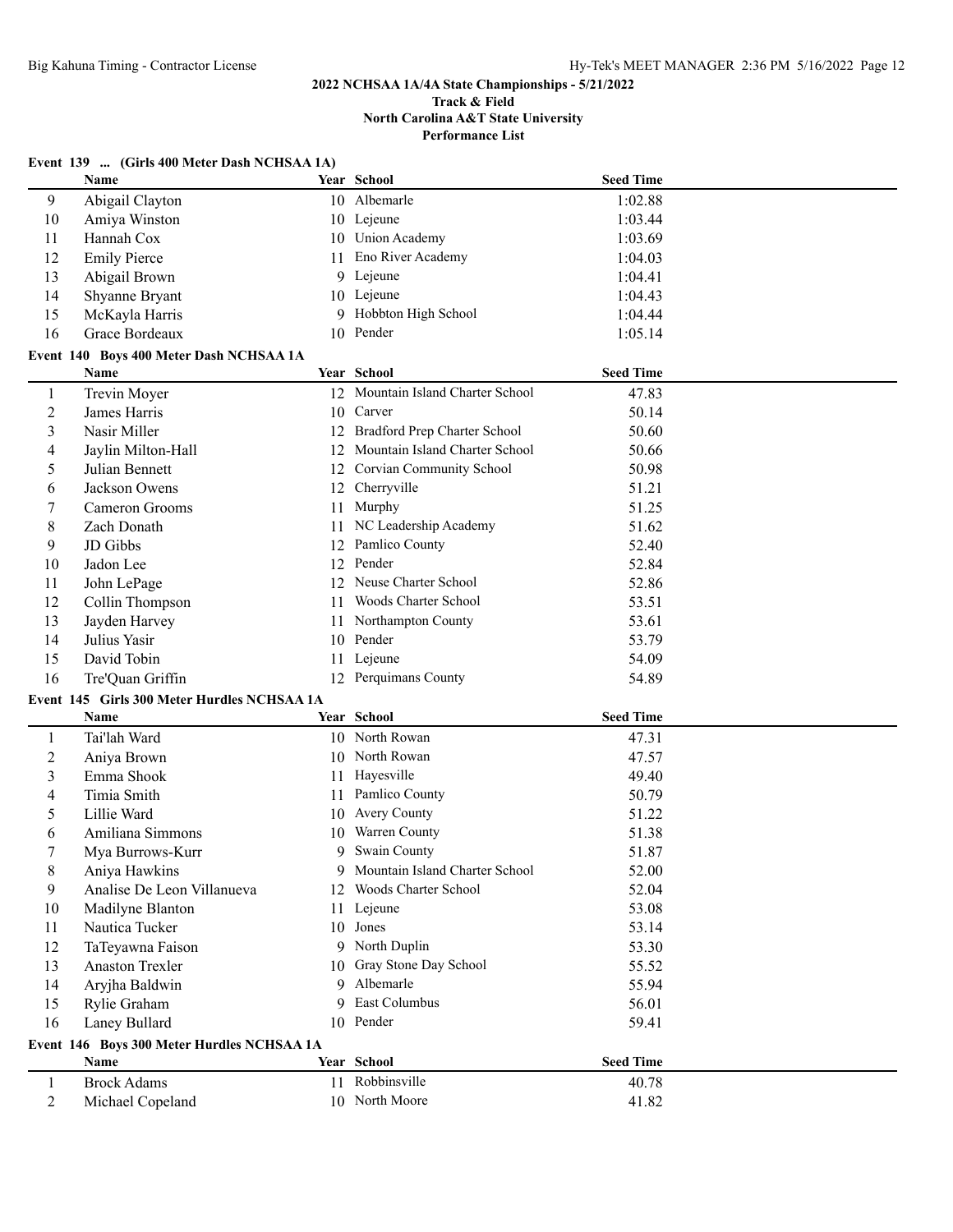# **2022 NCHSAA 1A/4A State Championships - 5/21/2022**

#### **Track & Field North Carolina A&T State University Performance List**

#### **Event 146 ... (Boys 300 Meter Hurdles NCHSAA 1A)**

|                | Name                                    |    | Year School                       | <b>Seed Time</b> |  |
|----------------|-----------------------------------------|----|-----------------------------------|------------------|--|
| 3              | Slay Jackson                            |    | 12 Albemarle                      | 42.83            |  |
| 4              | Glenn Stiles                            | 11 | Voyager Academy                   | 43.24            |  |
| 5              | Kelan McCullough                        | 9  | Swain County                      | 43.29            |  |
| 6              | <b>Bryson Proctor</b>                   |    | 12 Northside (1a)                 | 43.38            |  |
| 7              | Jacobe Smith                            | 11 | Mountain Island Charter School    | 43.40            |  |
| 8              | Silas Garceau                           | 9  | Avery County                      | 43.48            |  |
| 9              | Quinte Bradshaw                         | 12 | South Creek                       | 43.87            |  |
| 10             | Cameren Jones                           | 11 | Pamlico County                    | 44.22            |  |
| 11             | CJ Ellis                                | 11 | Albemarle                         | 44.38            |  |
| 12             | Josh Brady                              | 10 | Eastern Randolph High School      | 44.89            |  |
| 13             | Corey McGee                             | 11 | Neuse Charter School              | 45.01            |  |
| 14             | Keith Greenagh                          | 10 | Rocky Mount Prep                  | 45.73            |  |
| 15             | Quintin Wilson                          | 11 | North Rowan                       | 45.84            |  |
| 16             | <b>Bobby Barsh</b>                      | 11 | East Columbus                     | 46.36            |  |
|                | Event 147 Girls 800 Meter Run NCHSAA 1A |    |                                   |                  |  |
|                | Name                                    |    | Year School                       | <b>Seed Time</b> |  |
| 1              | Lauren Tolbert                          |    | 12 Highland Tech                  | 2:24.21          |  |
| $\overline{2}$ | Amaya Hicks                             | 11 | Swain County                      | 2:27.49          |  |
| 3              | Paige Berthold                          |    | 10 Lejeune                        | 2:28.66          |  |
| 4              | Arizona Blankenship                     |    | 9 Swain County                    | 2:28.80          |  |
| 5              | Hannah Butlak                           |    | 12 Mountain Island Charter School | 2:30.24          |  |
| 6              | <b>Briley Bickerstaff</b>               |    | 12 Riverside (1a)                 | 2:31.81          |  |
| 7              | Eloise Leonard                          |    | 9 Voyager Academy                 | 2:36.54          |  |
| 8              | Rachel Bennett                          |    | 12 Voyager Academy                | 2:38.19          |  |
| 9              | Kaylee Smith                            |    | 11 Pamlico County                 | 2:38.53          |  |
| 10             | Sofia Wolff                             |    | 11 Bishop McGuinness              | 2:39.67          |  |
| 11             | Taeya Newman                            | 11 | <b>Union Academy</b>              | 2:40.89          |  |
| 12             | Zita Day                                | 9  | Tarboro                           | 2:41.71          |  |
| 13             | Isabella Falcone                        |    | 12 Union Academy                  | 2:42.00          |  |
| 14             | Elizabeth Poitras                       | 10 | Woods Charter School              | 2:43.80          |  |
| 15             | Gracie Williams                         | 11 | <b>Union Academy</b>              | 2:44.13          |  |
| 16             | Andrea Sada-Romero                      |    | 9 Hobbton High School             | 2:48.04          |  |
|                | Event 148 Boys 800 Meter Run NCHSAA 1A  |    |                                   |                  |  |
|                | Name                                    |    | Year School                       | <b>Seed Time</b> |  |
| $\mathbf{1}$   | Carson Gilliam                          |    | 12 Thomas Jefferson Classical Aca | 2:01.50          |  |
| 2              | William Lyons                           |    | 12 South Davidson                 | 2:03.29          |  |
| 3              | Ethan Byerly                            |    | 10 South Davidson                 | 2:05.06          |  |
| 4              | Caden Ratcliff                          |    | 10 Mount Airy                     | 2:05.40          |  |
| 5              | Cole Fiorillo                           |    | 10 Corvian Community School       | 2:05.65          |  |
|                | Preston Berthold                        |    |                                   |                  |  |
| 6              |                                         |    | 11 Lejeune<br>10 South Stanly     | 2:05.89          |  |
| 7              | Joshawa Huneycutt                       |    | Swain County                      | 2:06.05          |  |
| 8              | Connor Brown                            | 10 | 12 Highland Tech                  | 2:07.29          |  |
| 9              | Henry Bene<br>Samuel Wheeler            |    | 12 Pender                         | 2:07.54          |  |
| 10             |                                         |    | Woods Charter School              | 2:11.09          |  |
| 11             | <b>Wiley Sikes</b>                      | 11 |                                   | 2:11.24          |  |
| 12             | Karl J. Davis                           |    | 11 Voyager Academy                | 2:12.00          |  |
| 13             | Taylor Jacob                            |    | 10 Southside High School          | 2:13.24          |  |
| 14             | Mason Newman                            |    | 10 Northside (1a)                 | 2:13.65          |  |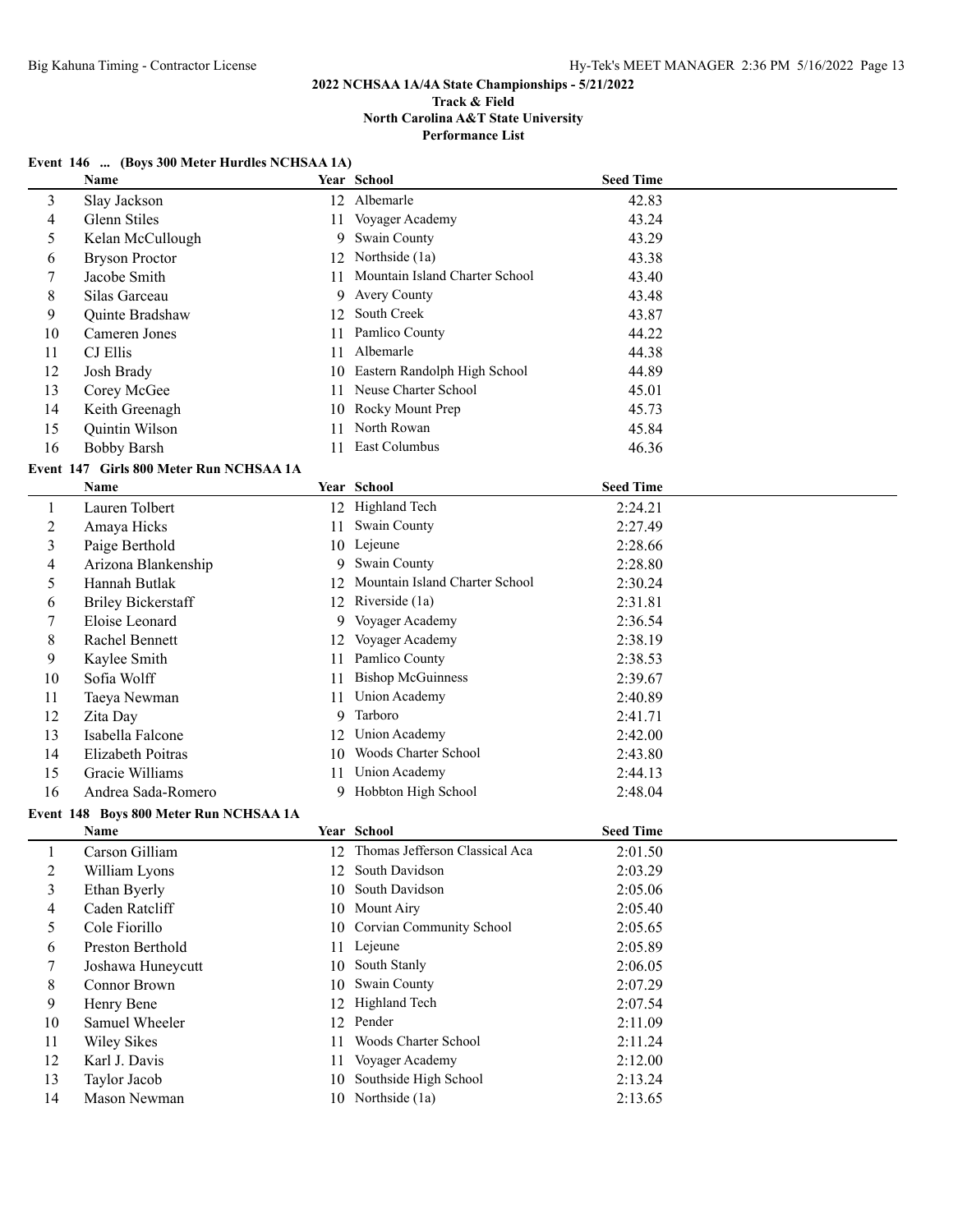|              | Event 148  (Boys 800 Meter Run NCHSAA 1A) |    |                                   |                  |  |  |  |
|--------------|-------------------------------------------|----|-----------------------------------|------------------|--|--|--|
|              | Name                                      |    | Year School                       | <b>Seed Time</b> |  |  |  |
| 15           | Shane Griffin                             |    | 12 Riverside (1a)                 | 2:16.13          |  |  |  |
| 16           | Jesse Sikes                               |    | 9 Woods Charter School            | 2:17.64          |  |  |  |
|              | Event 153 Girls 200 Meter Dash NCHSAA 1A  |    |                                   |                  |  |  |  |
|              | <b>Name</b>                               |    | Year School                       | <b>Seed Time</b> |  |  |  |
| 1            | Lauren Tolbert                            |    | 12 Highland Tech                  | 25.66            |  |  |  |
| 2            | Tra'Nijah Pettihomme                      |    | 12 Pamlico County                 | 25.91            |  |  |  |
| 3            | Jaida McGrew                              | 9  | Mountain Island Charter School    | 26.11            |  |  |  |
| 4            | Jalee Brown                               | 9  | South Stokes                      | 26.20            |  |  |  |
| 5            | Damyja Ortiz                              | 12 | Winston-Salem Prep Academy        | 26.43            |  |  |  |
| 6            | Ella Barwick                              | 12 | Mountain Island Charter School    | 26.56            |  |  |  |
| 7            | Amari Baldwin                             | 9  | Albemarle                         | 26.69            |  |  |  |
| 8            | Tamaya Walden                             | 11 | Chatham Charter HS                | 27.05            |  |  |  |
| 9            | Keiarra Tutt                              |    | 12 Pamlico County                 | 27.16            |  |  |  |
| 10           | Aniya Heckstall                           |    | 12 Southeast Halifax              | 27.45            |  |  |  |
| 11           | Amiya Winston                             |    | 10 Lejeune                        | 27.51            |  |  |  |
| 12           | Justene Brice                             |    | 10 Bradford Prep Charter School   | 27.71            |  |  |  |
| 13           | Isabel Wood                               |    | 9 Woods Charter School            | 27.87            |  |  |  |
| 14           | Sabrina Hogan                             |    | 10 Lakewood                       | 27.91            |  |  |  |
| 15           | McKayla Harris                            |    | 9 Hobbton High School             | 28.08            |  |  |  |
| 16           | Shaniya Shirley                           |    | 9 Bradford Prep Charter School    | 28.08            |  |  |  |
|              | Event 154 Boys 200 Meter Dash NCHSAA 1A   |    |                                   |                  |  |  |  |
|              | Name                                      |    | Year School                       | <b>Seed Time</b> |  |  |  |
| $\mathbf{1}$ | Trevin Moyer                              |    | 12 Mountain Island Charter School | 21.57            |  |  |  |
| 2            | Jaylin Milton-Hall                        |    | 12 Mountain Island Charter School | 21.82            |  |  |  |
| 3            | Jamaari Blackburn                         |    | 12 Carver                         | 22.43            |  |  |  |
| 4            | Trae Nickelson                            | 12 | Mountain Island Charter School    | 22.80            |  |  |  |
| 5            | JD Gibbs                                  |    | 12 Pamlico County                 | 22.92            |  |  |  |
| 6            | Mekhi Hayes                               |    | 10 Lejeune                        | 22.95            |  |  |  |
| 7            | Amari McArthur                            |    | 11 North Rowan                    | 23.06            |  |  |  |
| 8            | Nasir Miller                              | 12 | Bradford Prep Charter School      | 23.08            |  |  |  |
| 9            | Christian Hayes                           |    | 11 Pender                         | 23.11            |  |  |  |
| 10           | Julian Bennett                            | 12 | <b>Corvian Community School</b>   | 23.12            |  |  |  |
| 11           | Ricardo Nuevo                             | 10 | Alleghany                         | 23.45            |  |  |  |
| 12           | Tykwaille Williams                        |    | 11 Riverside (1a)                 | 23.54            |  |  |  |
| 13           | Taivon Lee                                |    | 12 South Creek                    | 23.57            |  |  |  |
| 14           | Eady Cameron                              |    | 11 West Columbus                  | 23.76            |  |  |  |
| 15           | Jaylen Bellamy                            | 10 | West Columbus                     | 23.85            |  |  |  |
| 16           | Jesse Cromah                              |    | 10 Voyager Academy                | 24.29            |  |  |  |
|              | Event 161 Girls 3200 Meter Run NCHSAA 1A  |    |                                   |                  |  |  |  |
|              | Name                                      |    | Year School                       | <b>Seed Time</b> |  |  |  |
| $\mathbf{1}$ | <b>Briley Bickerstaff</b>                 |    | 12 Riverside (1a)                 | 11:31.31         |  |  |  |
| 2            | Arizona Blankenship                       |    | 9 Swain County                    | 11:44.34         |  |  |  |
| 3            | Gracie Monteith                           | 11 | Swain County                      | 12:44.98         |  |  |  |
| 4            | Lily Miller                               |    | 10 Christ the King Catholic Schoo | 12:50.02         |  |  |  |
| 5            | Nicole Alfers                             | 9  | Christ the King Catholic Schoo    | 12:59.92         |  |  |  |
| 6            | Taylor Worley                             | 9  | Corvian Community School          | 13:01.94         |  |  |  |
| 7            | <b>Brecken Snotherly</b>                  | 11 | Eastern Randolph High School      | 13:08.03         |  |  |  |
| 8            | Emberleigh Pauley-Brown                   |    | 10 Gray Stone Day School          | 13:09.62         |  |  |  |
|              |                                           |    |                                   |                  |  |  |  |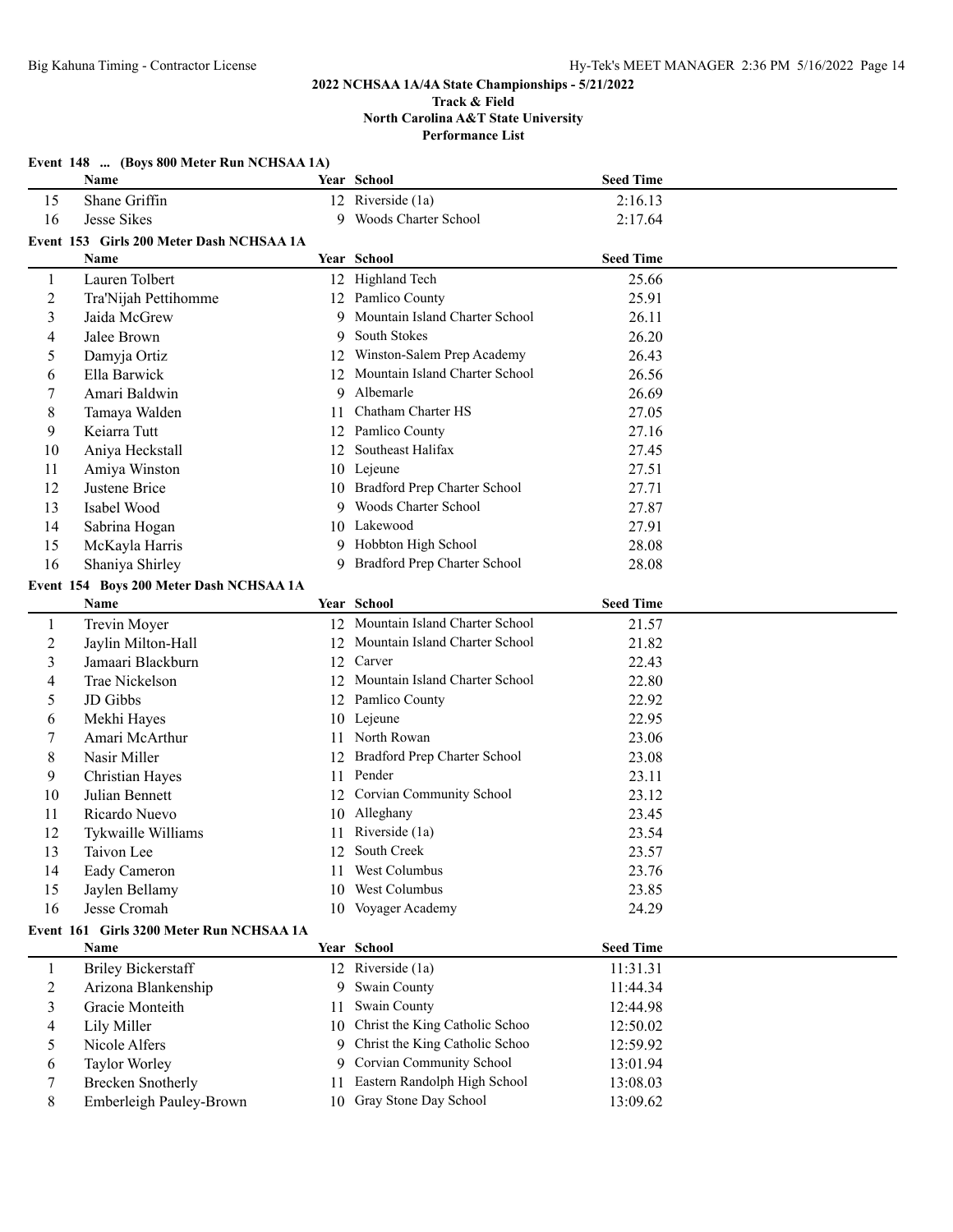**Performance List**

# **Event 161 ... (Girls 3200 Meter Run NCHSAA 1A)**

|    | <b>Name</b>                             |    | Year School                    | <b>Seed Time</b> |  |
|----|-----------------------------------------|----|--------------------------------|------------------|--|
| 9  | Lourdes Lopez                           | 12 | <b>Bishop McGuinness</b>       | 13:17.78         |  |
| 10 | Tori Olson                              | 11 | Lejeune                        | 13:28.89         |  |
| 11 | Kaylee Smith                            | 11 | Pamlico County                 | 13:49.02         |  |
| 12 | Kiele Scott                             | 10 | Northside (1a)                 | 14:24.35         |  |
| 13 | Meredith Reese                          | 10 | Chatham Charter HS             | 15:23.70         |  |
| 14 | Anna Miller                             | 12 | Hobbton High School            | 17:19.17         |  |
| 15 | <b>Baker Sumner</b>                     | 9  | North Duplin                   | 17:44.41         |  |
| 16 | Ariana Rivera-Roma                      | 10 | Chatham Charter HS             | 18:06.89         |  |
|    | Event 162 Boys 3200 Meter Run NCHSAA 1A |    |                                |                  |  |
|    | <b>Name</b>                             |    | <b>Year School</b>             | <b>Seed Time</b> |  |
| 1  | Jacob Fiorillo                          | 12 | Corvian Community School       | 9:57.69          |  |
| 2  | Ben Resler                              | 12 | Cornerstone Charter Academy    | 10:00.01         |  |
| 3  | William Lyons                           | 12 | South Davidson                 | 10:04.18         |  |
| 4  | Joshawa Huneycutt                       | 10 | South Stanly                   | 10:04.64         |  |
| 5  | <b>Blake Nicholson</b>                  | 9  | Christ the King Catholic Schoo | 10:05.74         |  |
| 6  | Seth Emory                              | 10 | North Stokes                   | 10:37.04         |  |
| 7  | <b>Reed Farrar</b>                      | 12 | Draughn                        | 10:37.63         |  |
| 8  | <b>Brandon McKoy</b>                    | 12 | Chatham Charter HS             | 10:42.97         |  |
| 9  | <b>Ethan Price</b>                      | 10 | Mountain Island Charter School | 10:47.41         |  |
| 10 | Keanu Dugan                             | 12 | Northside (1a)                 | 10:58.69         |  |
| 11 | Sebastian Praske                        | 10 | Lejeune                        | 11:10.05         |  |
| 12 | Jayden White                            | 11 | Perquimans County              | 11:28.88         |  |
| 13 | Parker Hinshaw                          | 11 | Voyager Academy                | 11:34.00         |  |
| 14 | Louis Defrate                           | 9  | Voyager Academy                | 11:35.49         |  |
| 15 | William Berry                           | 12 | Pender                         | 11:37.83         |  |
| 16 | Neil Landow                             |    | 10 Pamlico County              | 11:45.01         |  |

## **Event 165 Girls 4x400 Meter Relay NCHSAA 1A**

|    | Team                           | <b>Relay</b>         |                           | <b>Seed Time</b>    |  |
|----|--------------------------------|----------------------|---------------------------|---------------------|--|
|    | Swain County                   | A                    |                           | 4:13.31             |  |
|    | 1) Sienna Hackshaw 9           | 2) Mazie Helpman 12  | 3) Isabella Walker 10     | 4) Amaya Hicks 11   |  |
| 2  | Elkin                          | A                    |                           | 4:17.26             |  |
|    | 1) Alyssa Davis 9              | 2) Ragan Speer 10    | 3) Sophie Welborn 10      | 4) Aniya Edwards 9  |  |
| 3  | Mountain Island Charter School | А                    |                           | 4:18.33             |  |
|    | 1) Cadence Smith 12            | 2) Hannah Butlak 12  | 3) Hope Barwick 10        | 4) Ella Barwick 12  |  |
| 4  | Lejeune                        | A                    |                           | 4:21.93             |  |
|    | 1) Abigail Brown 9             | 2) Paige Berthold 10 | 3) Shyanne Bryant 10      | 4) Amiya Winston 10 |  |
| 5  | Hayesville                     | A                    |                           | 4:26.96             |  |
|    | 1) Marley Espinal 11           | 2) Emma Shook 11     | 3) Alyssa Rodd 11         | 4) Lila Roberts 11  |  |
| 6  | Union Academy                  | A                    |                           | 4:30.97             |  |
|    | 1) Nina Fraticelli 11          | 2) Hannah Cox 10     | 3) Isabella Falcone 12    | 4) Kylie Brodt 10   |  |
|    | Voyager Academy                | A                    |                           | 4:36.24             |  |
|    | 1) Rachel Bennett 12           | 2) Eloise Leonard 9  | 3) Paxton Cousino 10      | 4) Amaris Iwara 9   |  |
| 8  | Bradford Prep Charter School   | A                    |                           | 4:41.03             |  |
|    | 1) Rylie Spangenberg 11        | 2) Carmen Combo 10   | 3) Carson Horsley 10      | 4) Onyah Davis 9    |  |
| 9  | <b>Bishop McGuinness</b>       | A                    |                           | 4:42.33             |  |
|    | 1) Sofia Wolff 11              | 2) Mary Rashford 11  | 3) Mary Grace Lipscomb 11 | 4) Nina Holton 10   |  |
| 10 | Pamlico County                 | A                    |                           | 4:46.44             |  |
|    | 1) Naomi Hill 10               | 2) Janelle Norris 9  | 3) Mya Smith 11           | 4) Kaylee Smith 11  |  |